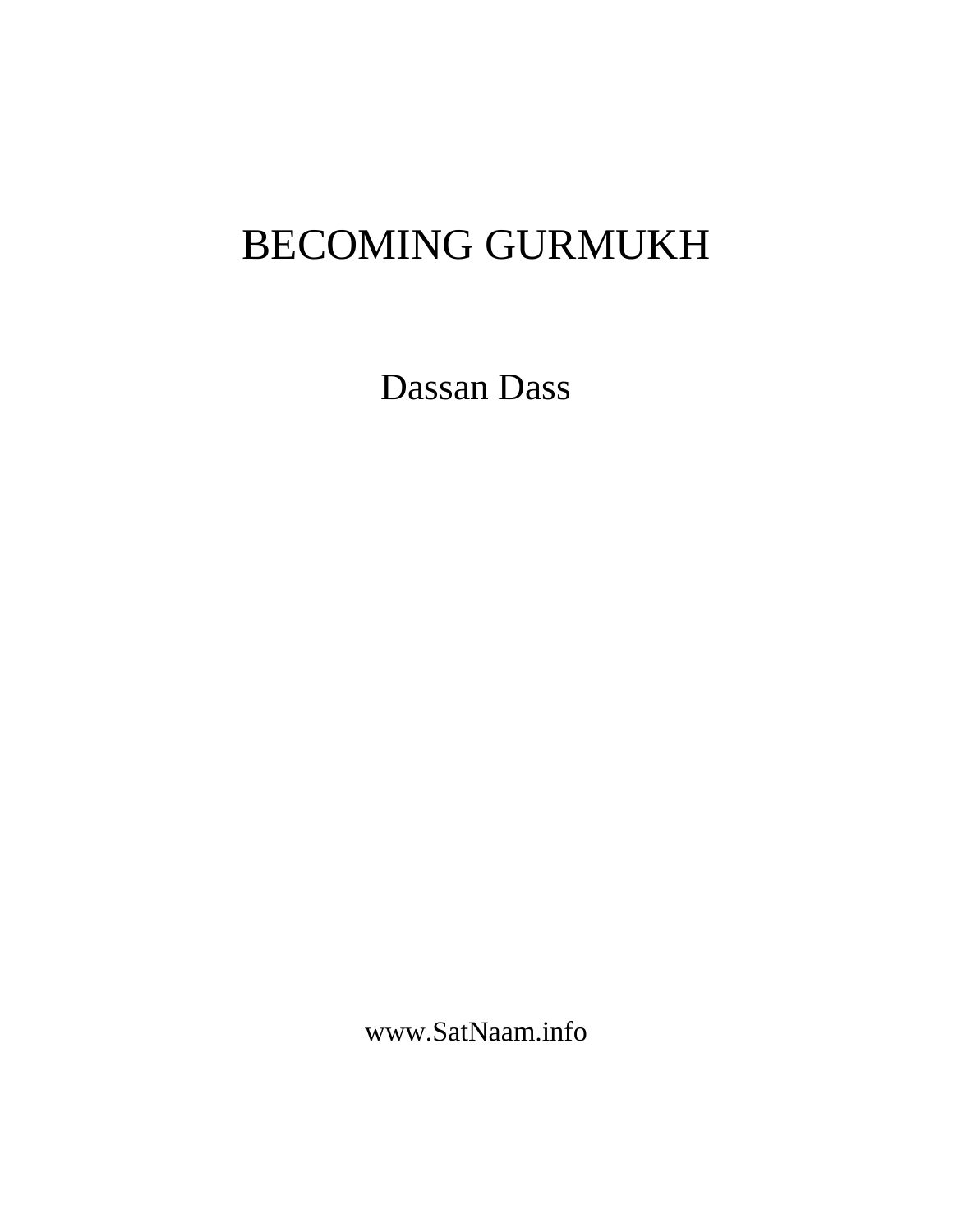#### **Becoming Gurmukh**

Copyright © 2012 by [www.SatNaam.info](http://www.satnaam.info/)

First Edition December 2012

*All rights reserved. However, do feel free to use any part of this book for inspiring others just mention where you got the information from i.e. Dassan Dass. You can also help distribute the books by purchasing them online from the website. This is a not-for- profit Seva project done on a volunteer basis – so feel free to join in.*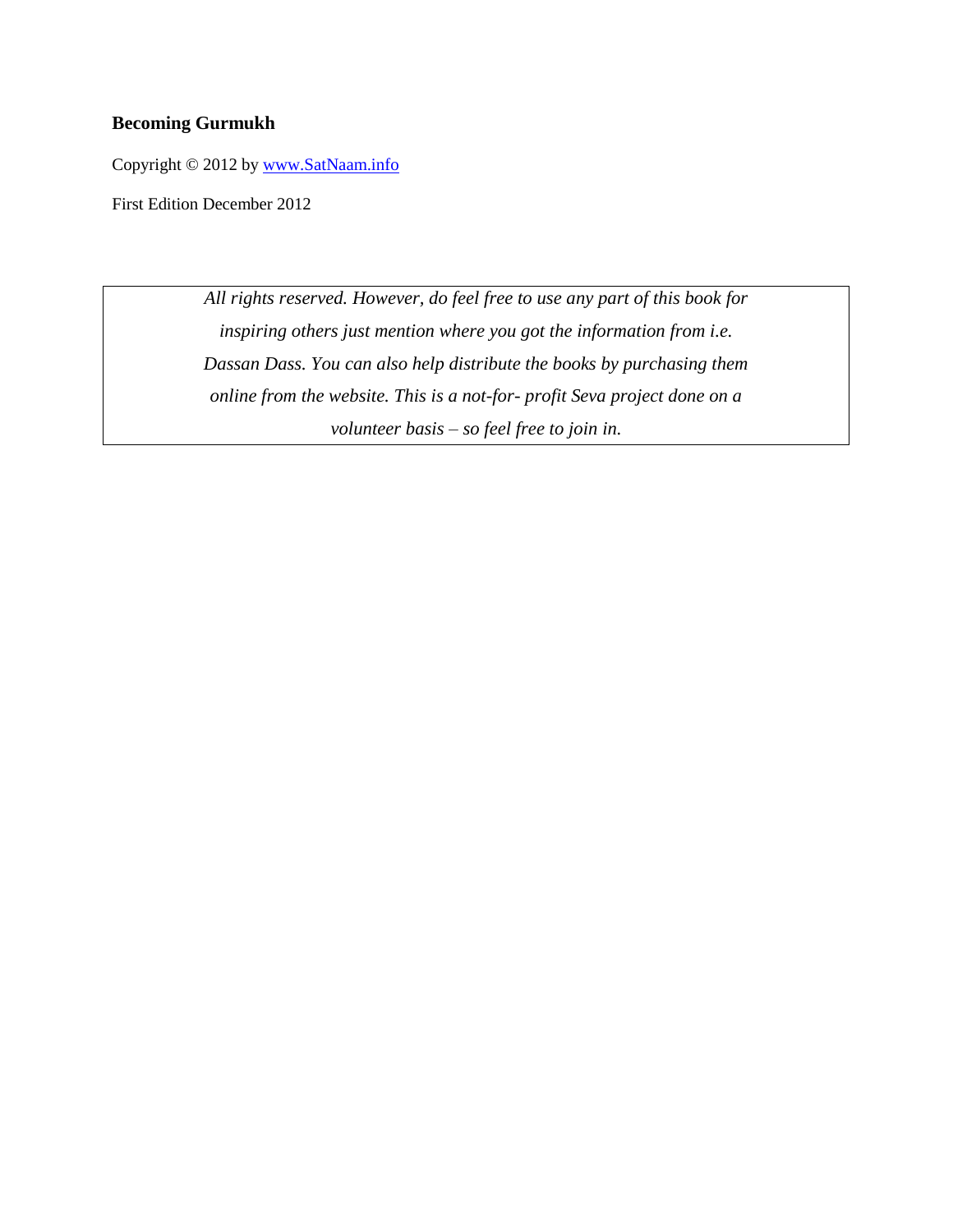### **CONTENTS**

| 7. Beymukh (turning back on the Guru) and Sanmukh (walking to the Guru)  31 |  |  |  |
|-----------------------------------------------------------------------------|--|--|--|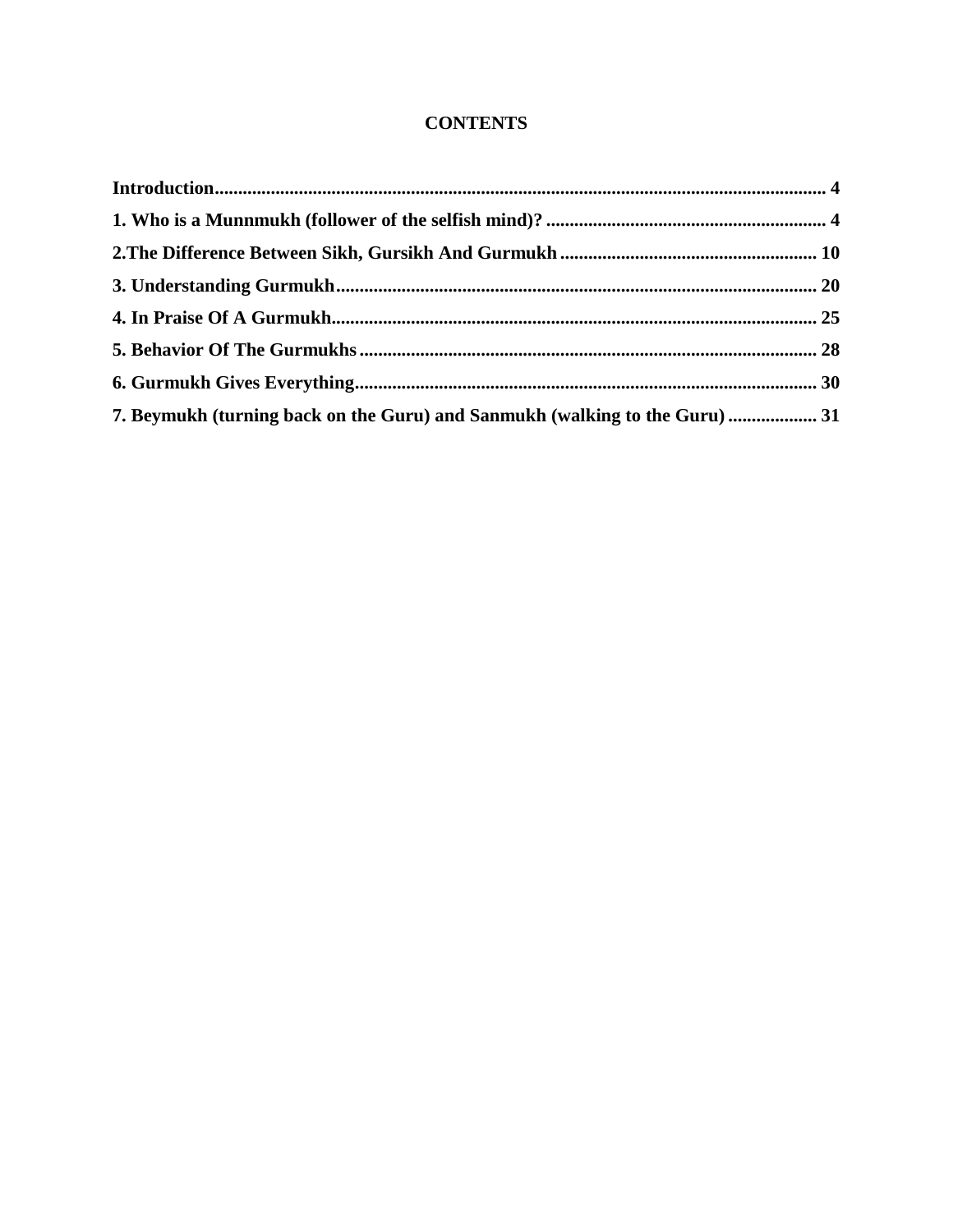## <span id="page-3-0"></span>**Introduction**

Articles about how to go from being a Manmukh (self-centred narrow minded person) to Gurmukh (broad minded enlightened soul).

## <span id="page-3-1"></span>**1. Who is a Munnmukh (follower of the selfish mind)?**

This article is presented with the grace of the great, great Guru and God who is unapproachable, unfathomable, imperceptible, endless, infinite and is the blessed, blessed Supreme Lord and Master:

Let us pray to God and Guru with pressed palms in prayer position, with countless humble prostrations at their lotus feet. With countless thanks to them with every breath of ours. With our head pressed at their lotus feet forever. For all ages to come may we remain at their lotus feet, with our heart cloaked in humbleness.

May we have utmost humbleness in our heart, full belief, commitment, trust, faith, true love and true devotion.

May we have true and unconditional devotion, without any worldly demands, with unconditional love in our heart for all His Creation and with our head pressed at the feet of the entire creation.

May we always keep God, Guru and Guru's congregation in first place and everything else at second place.

May God and Guru give us the wisdom to understand what the divine meaning of the word [Munnmukh](http://satnaam.info/index.php?option=com_content&task=view&id=1523&Itemid=55) is so that we can understand and bring inside our spiritual heart centre (Hirdha) the following points :-

- what makes a person a **Munnmukh**?
- · what are the characteristics of a [Munnmukh](http://satnaam.info/index.php?option=com_content&task=view&id=1523&Itemid=55) ?

what are our own qualities, character and personality in light of the meaning of [Munnmukh](http://satnaam.info/index.php?option=com_content&task=view&id=1523&Itemid=55) ?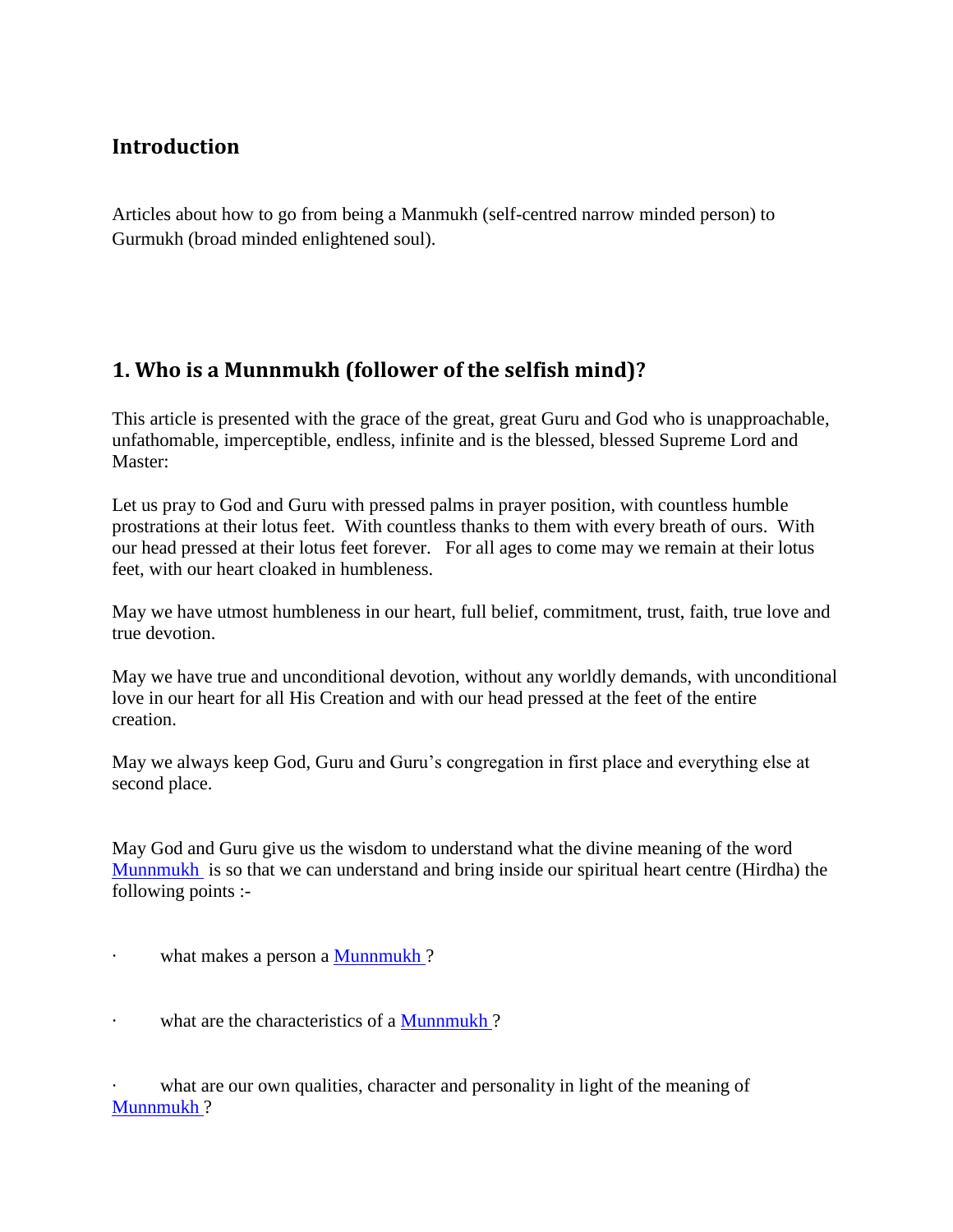- · are we [Munnmukh](http://satnaam.info/index.php?option=com_content&task=view&id=1523&Itemid=55) ?
- Or are we making efforts to steer ourselves in the right direction?

The right direction means

- Heading towards the discovery of Eternal Truth,
- · Towards the achievement of our real objective of this human life,
- · To become a [Gurmukh](http://satnaam.info/index.php?option=com_content&task=view&id=1674&Itemid=55) ,
- · To achieve salvation,
- $\cdot$  To get relieved from the shackles of the [Maya](http://satnaam.info/index.php?option=com_content&task=view&id=1538&Itemid=55),

And be one with the Origin, One Universal Creator God. The Name Is Truth, Beyond [Maya E](http://satnaam.info/index.php?option=com_content&task=view&id=1538&Itemid=55)mbodiment of the Immortal Being.

First of all let us pray for the God's grace to understand the meaning of the word **Munnmukh**.

This word comprises of two words "Munn" and "Mukh" :

#### **MUNN**

"Munn" means your own mind. The mind is an invisible part of your body, which is controlled by your own [Mat m](http://satnaam.info/index.php?option=com_content&task=view&id=1539&Itemid=55)eaning wisdom. Self-made wisdom is called the [Munn Mat .](http://satnaam.info/index.php?option=com_content&task=view&id=1524&Itemid=55) It is based on your own education and also the rules of the society you live in. This is also called the worldly wisdom [Sansarik Mat .](http://satnaam.info/index.php?option=com_content&task=view&id=1350&Itemid=55) Both the [Munn Mat a](http://satnaam.info/index.php?option=com_content&task=view&id=1524&Itemid=55)nd [Sansarik Mat a](http://satnaam.info/index.php?option=com_content&task=view&id=1350&Itemid=55)lso contain some element of the [Dur Mat .](http://satnaam.info/index.php?option=com_content&task=view&id=1718&Itemid=55)

The **Dur Mat** is the evil wisdom which prompts you to :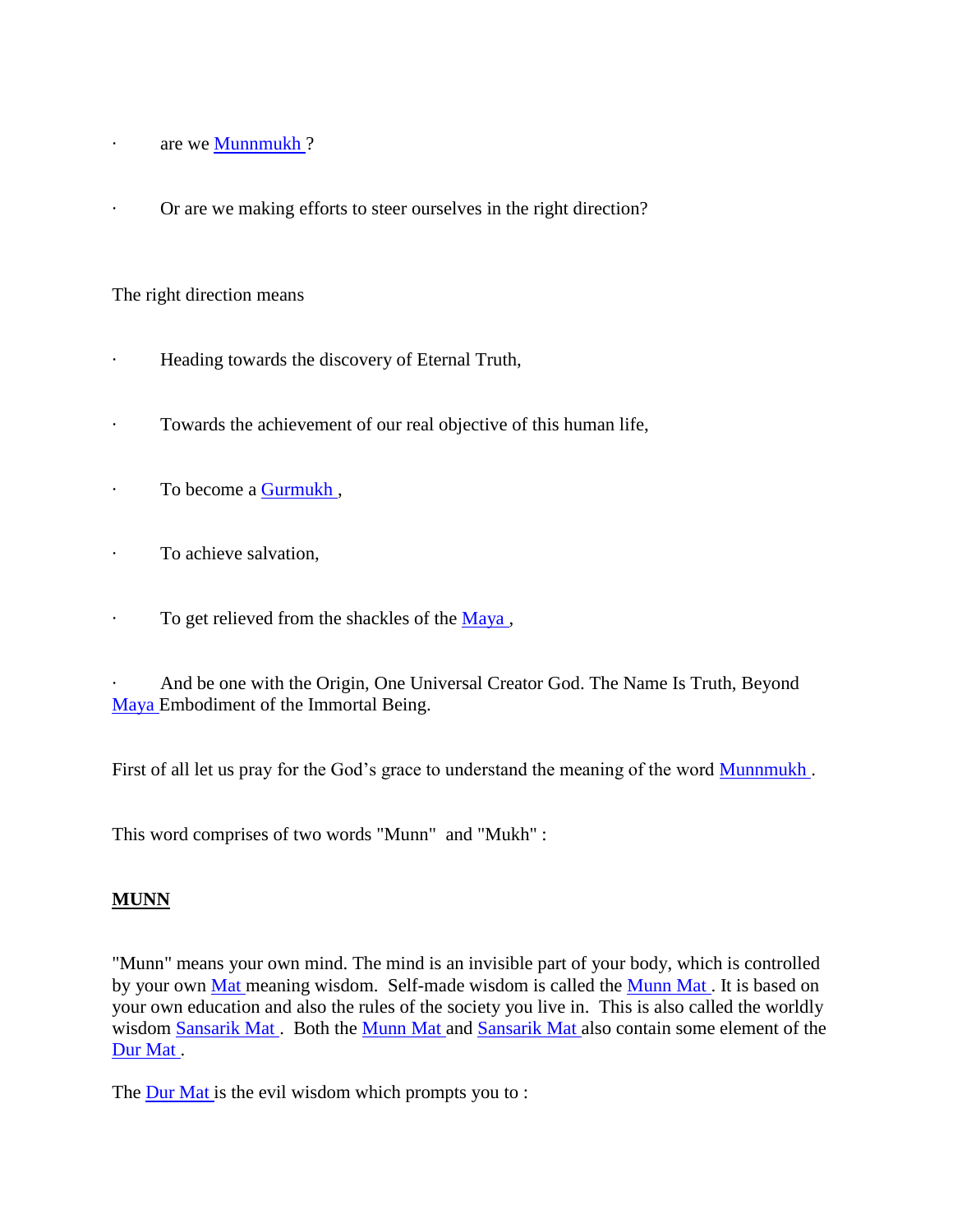- · do bad deeds,
- · commit sins,
- · get involved in all kinds of deeds which make you selfish,
- · involve you in slander, gossip and back-biting,
- · doing bad to others,
- · hurting others,
- · cheating and deceiving others and so on.

Basically all the [Munn Mat f](http://satnaam.info/index.php?option=com_content&task=view&id=1524&Itemid=55)alls under the operation of Maya. All the actions and deeds conducted under the influence of [Munn Mat h](http://satnaam.info/index.php?option=com_content&task=view&id=1524&Itemid=55)appens under two of the three parts of [Maya :](http://satnaam.info/index.php?option=com_content&task=view&id=1538&Itemid=55)

#### 1) [Rajo](http://satnaam.info/index.php?option=com_content&task=view&id=1400&Itemid=55)

(Desires & Negative Criticism) which includes hopes, all-consuming desires, wishes, slander, gossip, back-biting and

2) [Tamo \(](http://satnaam.info/index.php?option=com_content&task=view&id=1256&Itemid=55)Five thieves) which includes lust, anger, greed, selfish attachment, ego. Prompted by luxuries, young beauty, wealth, material things, beauty, tastes of tongue, smell and feel of touch.

In a nutshell the mind operates under the directions of wisdom that is self-made, worldly and evil (Munn Mat, [Sansarik Mat &](http://satnaam.info/index.php?option=com_content&task=view&id=1350&Itemid=55) Dur Mat). All of that wisdom is gained under [Rajo a](http://satnaam.info/index.php?option=com_content&task=view&id=1400&Itemid=55)nd Tamo parts of [Maya .](http://satnaam.info/index.php?option=com_content&task=view&id=1538&Itemid=55)

In order to blessed with the Guru's Divine Wisdom [Gur Mat w](http://satnaam.info/index.php?option=com_content&task=view&id=1683&Itemid=55)e have to start by practicing truthful deeds. That comes under the third part of the [Maya c](http://satnaam.info/index.php?option=com_content&task=view&id=1538&Itemid=55)alled [SATO.](http://satnaam.info/index.php?option=com_content&task=view&id=1304&Itemid=55) It means we have to practice: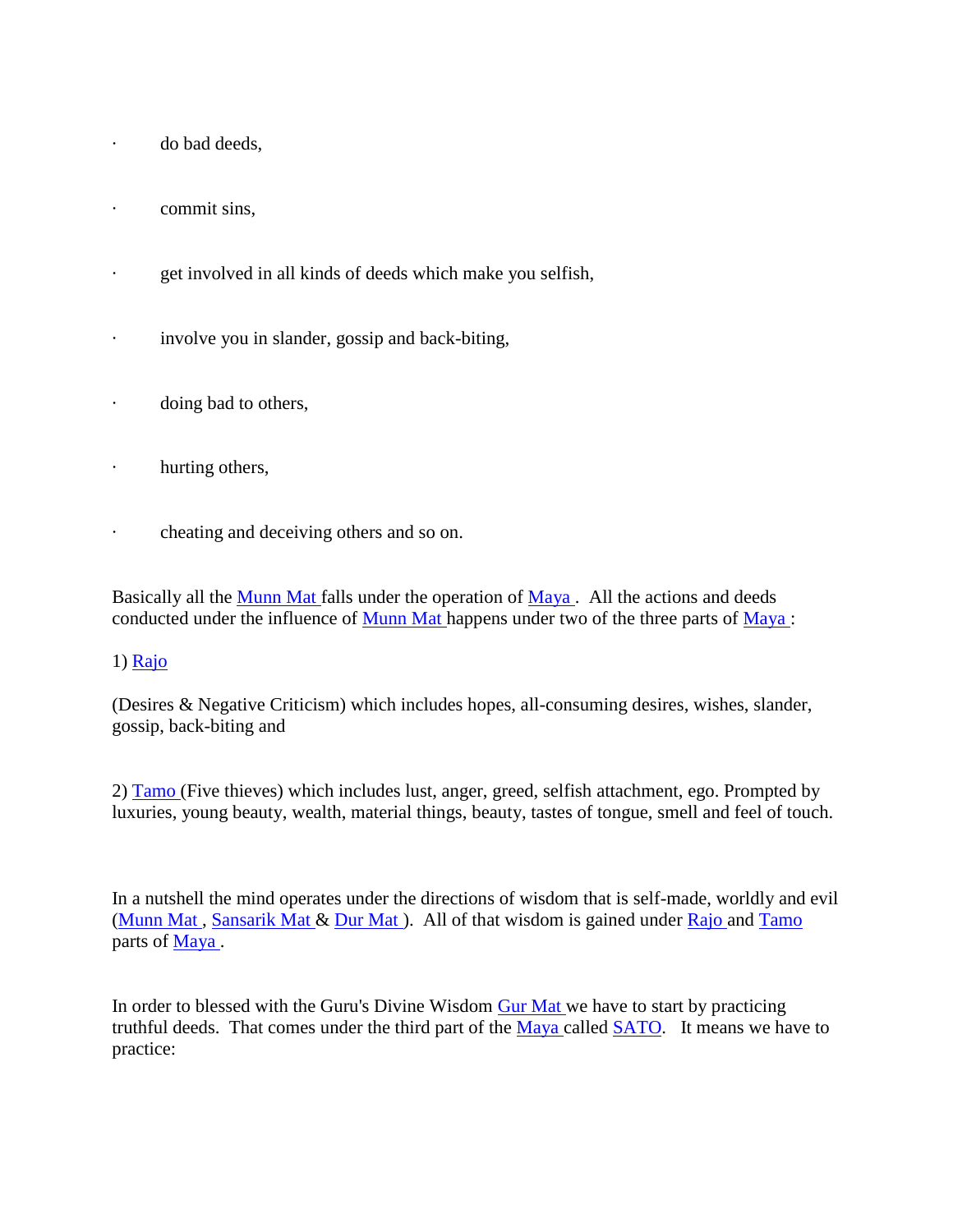- · kindness,
- forgiveness,
- · humbleness,
- · love;
- religion, the eternal truth, One God Named Truth,
- · meditation on God's name,
- · practicing God's Primal words,
- · practicing truth in daily life,
- · being truthful in all actions and deeds,
- work towards getting a control over the mind and five thieves,
- · restrain from doing slander, gossip and back-biting,
- · restrain from harming, cheating and deceiving others;
- helping others,
- giving tenth of time and money to Guru or charity,
- surrender to the God and Guru,
- · selfless service and generosity,
- · efforts to achieve the salvation,
- efforts to get out of the shackles of MAYA,
- work towards relieving yourself of all kinds of doubts, delusions, illusions and distractions:
- contentment,
- · controlling desires,
- · no greed
- · patience and
- · stability

All these truthful deeds take us towards reforming our self-wisdom [MUNN MAT w](http://satnaam.info/index.php?option=com_content&task=view&id=1524&Itemid=55)ith divine wisdom GUR MAT. Gur Mat shows us the path to defeating the three states of [MAYA a](http://satnaam.info/index.php?option=com_content&task=view&id=1538&Itemid=55)nd going beyond it into the fourth state which is the Eternal Truth. This is the path to becoming a [Gurmukh.](http://satnaam.info/index.php?option=com_content&task=view&id=1674&Itemid=55)

#### **MUKH**

The second part of the word [Munnmukh](http://satnaam.info/index.php?option=com_content&task=view&id=1523&Itemid=55) is the word "Mukh". This literally means FACE. Whichever way your mind is facing "MUKH" defines the path you are following. The direction you are facing defines what influences your actions and deeds in your daily life.

#### [MUNNMUKH](http://satnaam.info/index.php?option=com_content&task=view&id=1523&Itemid=55)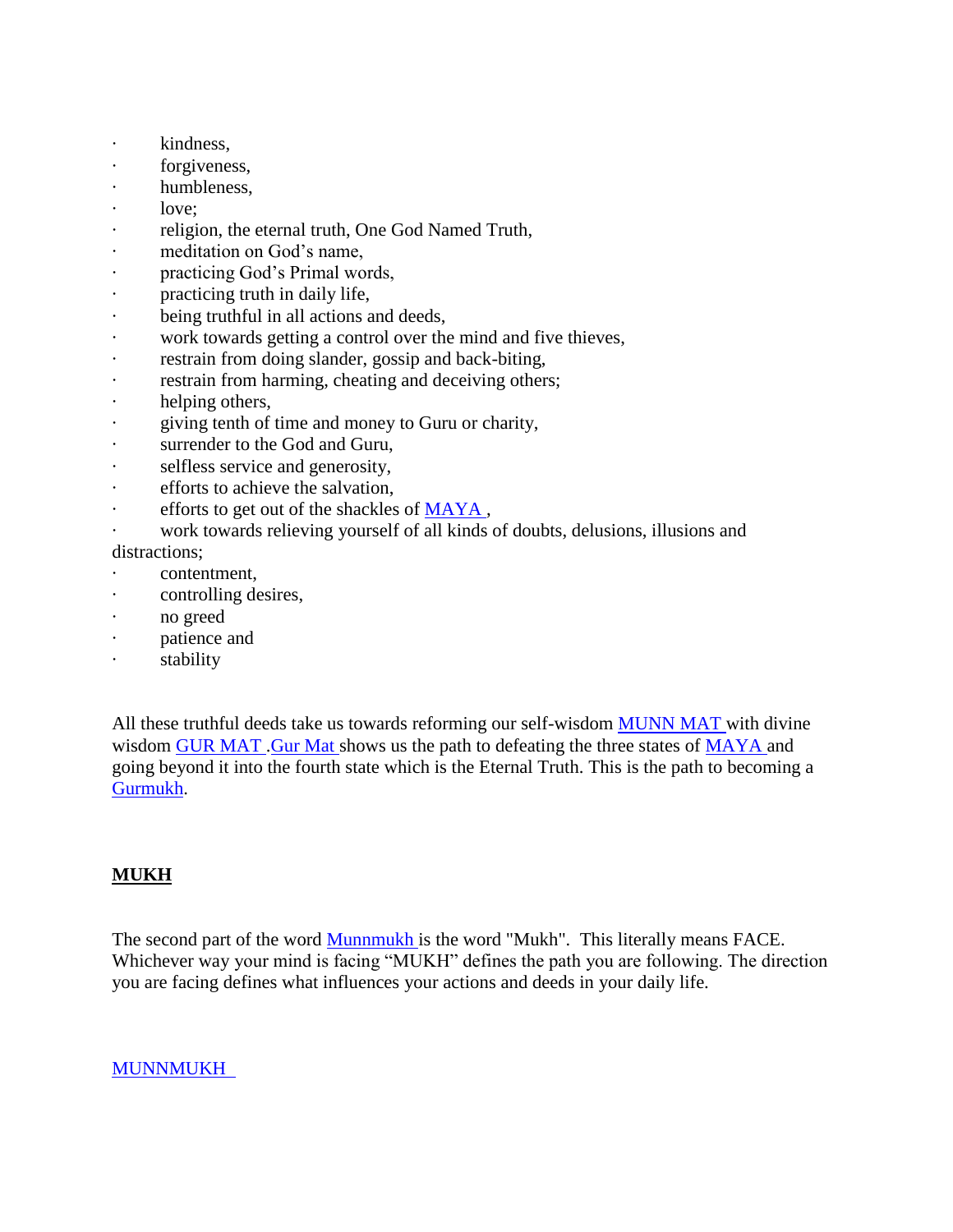The word **Munnmukh** describes the person who is facing towards the worldly mind. Whereas a [Gurmukh](http://satnaam.info/index.php?option=com_content&task=view&id=1674&Itemid=55) has his face towards God, Guru and God's Primal words. The word [Munnmukh](http://satnaam.info/index.php?option=com_content&task=view&id=1523&Itemid=55) basically means the person who follows his own wisdom. But his own wisdom is nothing but a mixture of [Sansarik Mat \(](http://satnaam.info/index.php?option=com_content&task=view&id=1350&Itemid=55)learned form the society prevailing around you) and [Dur Mat \(](http://satnaam.info/index.php?option=com_content&task=view&id=1718&Itemid=55)evil wisdom). The result of his own education, his own learning from his environment and the rules of the society he lives in. In a nutshell the [Munnmukh](http://satnaam.info/index.php?option=com_content&task=view&id=1523&Itemid=55) is the person who operates under the influence of [Rajo a](http://satnaam.info/index.php?option=com_content&task=view&id=1400&Itemid=55)nd [Tamo a](http://satnaam.info/index.php?option=com_content&task=view&id=1256&Itemid=55)ttributes of Maya. A more practical and easy to understand preview of the qualities of a [Munnmukh](http://satnaam.info/index.php?option=com_content&task=view&id=1523&Itemid=55) are briefly described as follows:

- 1. Who has no belief in God, Guru and God's primal words.
- 2. Who is not committed to the God and Guru and God's primal words.
- 3. Who has no faith in the God and Guru and God's primal words.
- 4. Who has no trust in the God and Guru and God's primal words.
- 5. Who has not completely surrendered himself to the God and Guru.
- 6. Who doesn't follow his Guru's words of divine wisdom.

7. Who doesn't give 10% of his time to the God and Guru by not involving in the selfless service and remembrance of God and Guru.

8. Who doesn't give 10% of his earnings to the God and Guru.

9. Who is ruled by the five thieves. Whose life is ruled by any of all of the Five thieves (Lust, Anger, Greed, Selfish attachment, Ego).

10. Who is ruled by the desires.

11. Who is involved in the negative criticism Slander, gossip and back-biting.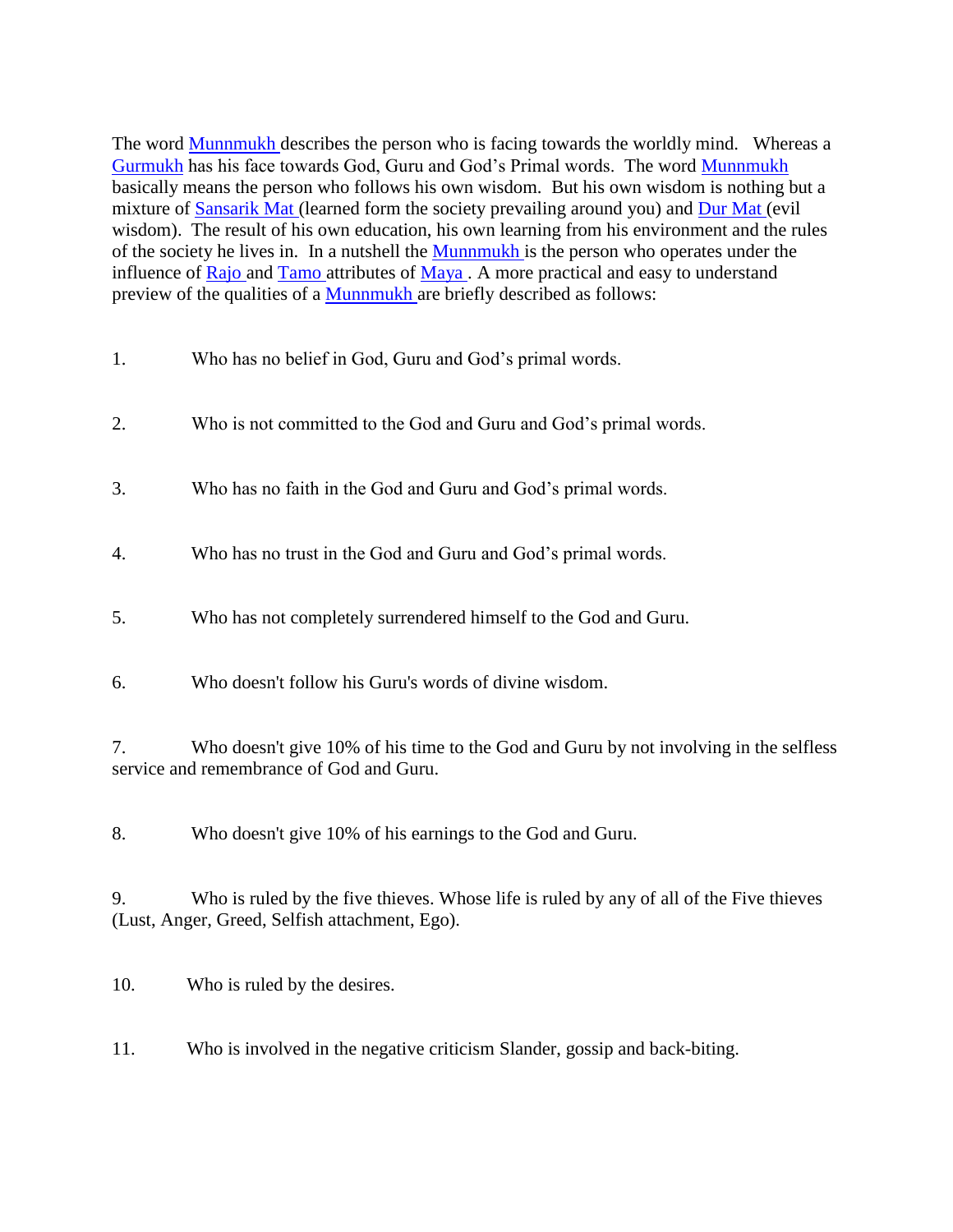12. Who doesn't practice the divine wisdom [Gur Mat o](http://satnaam.info/index.php?option=com_content&task=view&id=1683&Itemid=55)r God's Primal words in his daily life.

- 13. Who doesn't love all the creation of the Almighty.
- 14. Who is full of hatred and discrimination.
- 15. Who doesn't recognize that all are equal, all are human beings.
- 16. Who doesn't think and do good to others.
- 17. Who lives a life full of delusions and illusions.
- 18. Who has no humbleness in his behavior.
- 19. Who is not kind to others. Who is not kind hearted.
- 20. Who is not honest in his deeds.

And the list goes on.

The bottom line is that :

**The person who is not a** [Gurmukh](http://satnaam.info/index.php?option=com_content&task=view&id=1674&Itemid=55) **is a** [Munnmukh](http://satnaam.info/index.php?option=com_content&task=view&id=1523&Itemid=55) .

A person is a [Munnmukh](http://satnaam.info/index.php?option=com_content&task=view&id=1523&Itemid=55) **UNTIL** he has :

- · become a **Gurmukh**, he will remain a **Munnmukh**.
- · Completely realized Almighty he is a [Munnmukh](http://satnaam.info/index.php?option=com_content&task=view&id=1523&Itemid=55) .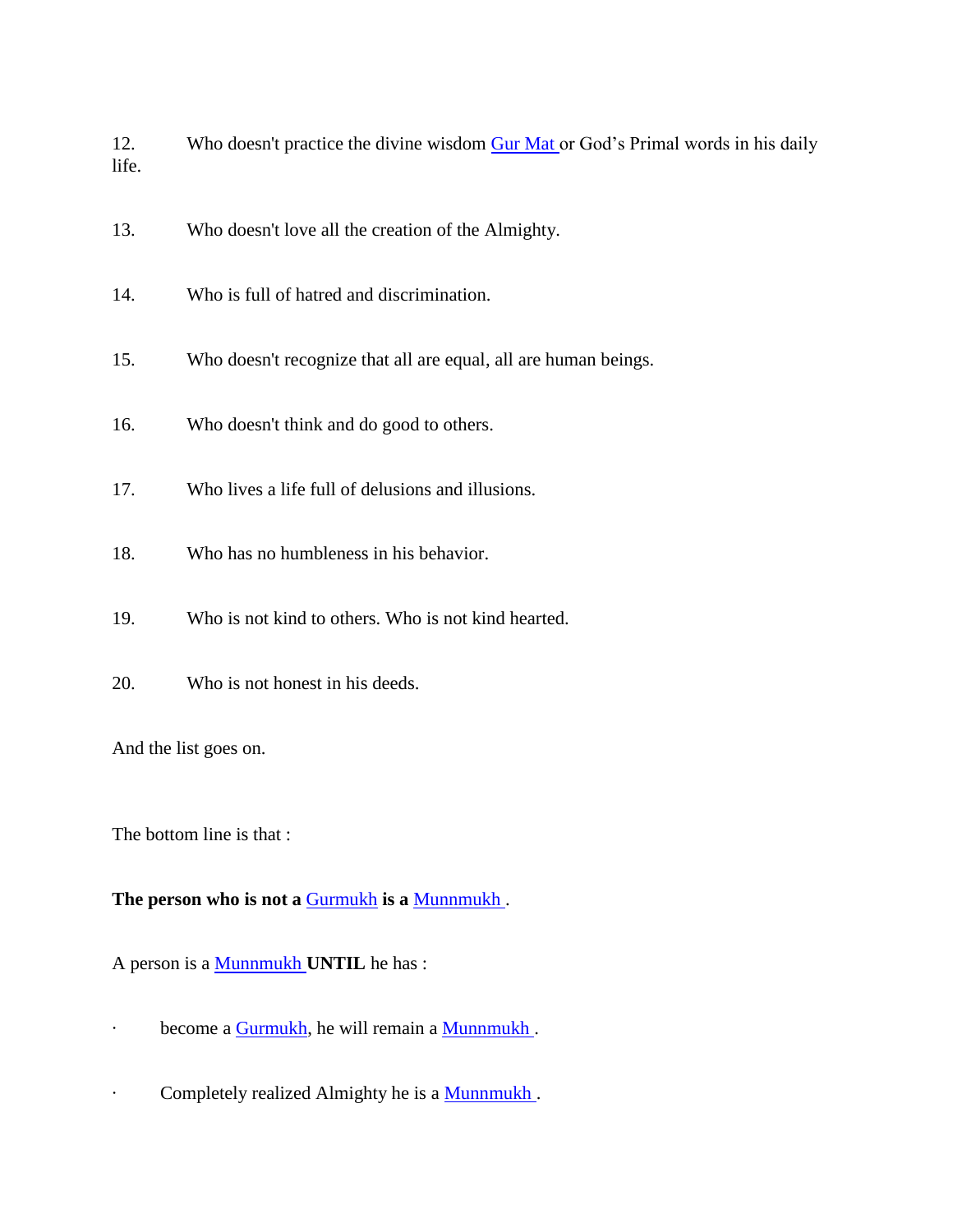- · all his divine doors including Tenth Door & Divine Eye open.
- · been blessed eternally with the God's Grace of un-struck divine music nectar.

been eternally blessed with the activation of Seven Centers of the spiritual energy with in the body.

been eternally blessed with the highest ambrosia which is Soul Bliss/Enjoyment of God within.

- · become completely truthful by virtue of a supreme light fully bright in his spiritual heart.
- · merged in the Almighty's body of light completely.

Only a complete saint is not a **Munnmukh**.

Only a complete knower of God is not a [Munnmukh](http://satnaam.info/index.php?option=com_content&task=view&id=1523&Itemid=55) .

Only a complete truthful person is not a **Munnmukh**.

Only a divine soul who lives in the royal court of God is a [Gurmukh.](http://satnaam.info/index.php?option=com_content&task=view&id=1674&Itemid=55) And until that happens a person remains a [Munnmukh](http://satnaam.info/index.php?option=com_content&task=view&id=1523&Itemid=55) because his inside is not completely cleaned up. And until the inside is not completely cleaned up and becomes a completely truthful person and capable of seeing, speaking, hearing, delivering and serving the complete eternal truth, the person will remain a **Munnmukh**.

[Dassan Dass \(](http://satnaam.info/index.php?option=com_content&task=view&id=1743&Itemid=55)Slave Of God's Slaves)

## <span id="page-9-0"></span>**2.The Difference Between Sikh, Gursikh And Gurmukh**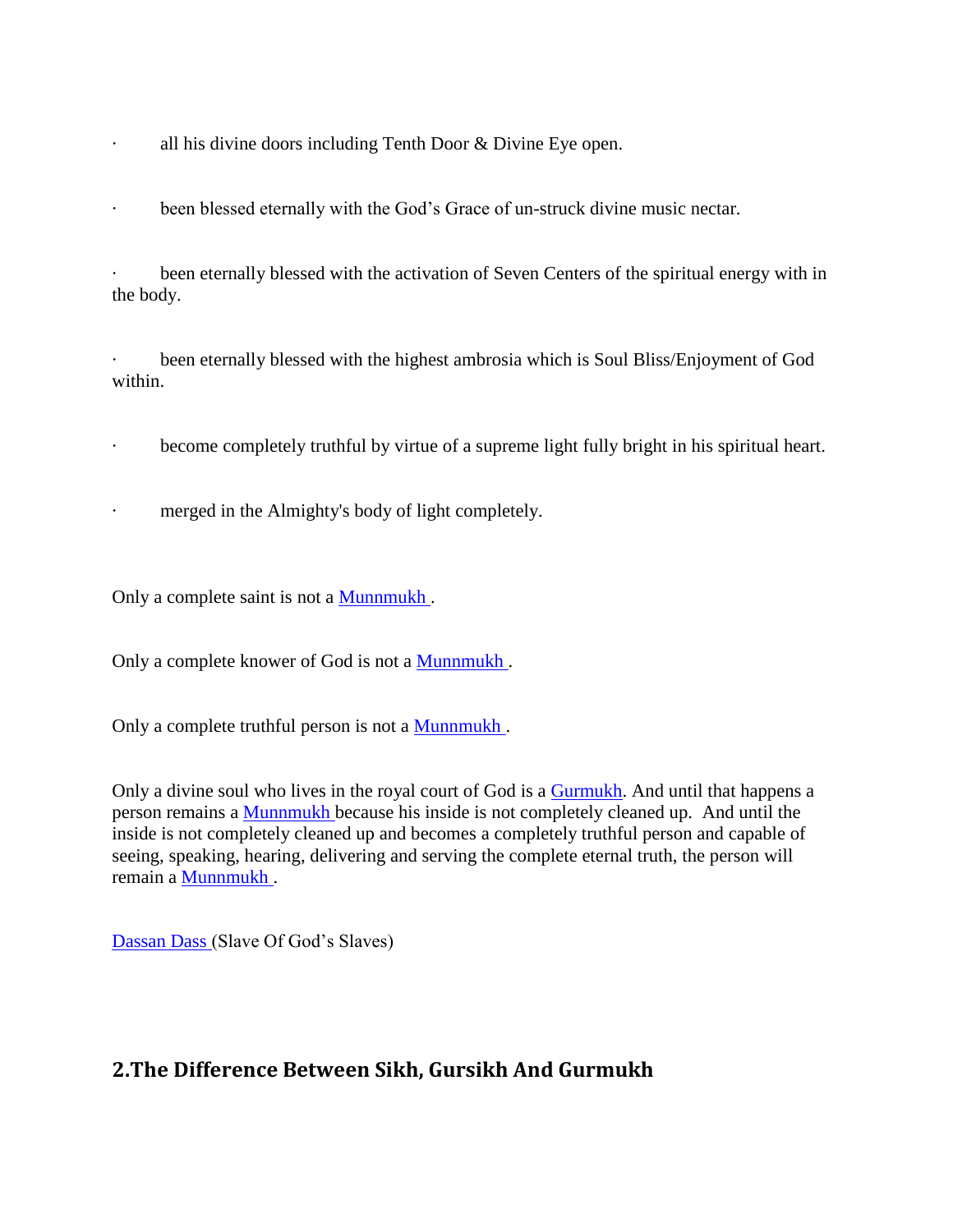[Ik Oankaar Sat Naam GurParsaad](http://satnaam.info/index.php?option=com_content&task=view&id=1648&Itemid=55) *||*

*Are you a* [Sikh](http://satnaam.info/index.php?option=com_content&task=view&id=1279&Itemid=55) *? Or a GurSikh or a* [Gurmukh](http://satnaam.info/index.php?option=com_content&task=view&id=1674&Itemid=55) *? Or do you like to add* [Khalsa](http://satnaam.info/index.php?option=com_content&task=view&id=1589&Itemid=55) *to your name? All these words tend to get used interchangeably, but from a spiritual point of view they signify different states of spiritual progress.* 

*In short :*

[Munnmukh](http://satnaam.info/index.php?option=com_content&task=view&id=1523&Itemid=55) :*is one who has no interest in God just himself.*

[Sikh](http://satnaam.info/index.php?option=com_content&task=view&id=1279&Itemid=55) *: believes in God and Gurus, but lacks solid commitment*

*GurSikh : makes a commitment to the Guru e.g. getting initiated or coming under guidance of a*  [Sant](http://satnaam.info/index.php?option=com_content&task=view&id=1348&Itemid=55) *and practicing whatever says* [gurbani .](http://satnaam.info/index.php?option=com_content&task=view&id=1678&Itemid=55)

[GurMukh](http://satnaam.info/index.php?option=com_content&task=view&id=1674&Itemid=55) *: has defeated the 5 thieves, becomes enlightened.* 

*Read about it in more detail below. Written by and Enlightened soul, one who has become*  [Gurmukh](http://satnaam.info/index.php?option=com_content&task=view&id=1674&Itemid=55) 

*And been through the stages.*

*dust of your feet* 

#### [SIKH](http://satnaam.info/index.php?option=com_content&task=view&id=1279&Itemid=55)

A [Sikh i](http://satnaam.info/index.php?option=com_content&task=view&id=1279&Itemid=55)s a person who has :

- chosen a path that leads to the discovery of the Truth,
- started to pursue the path to salvation,
- · aimed to get out of the cycle of life and death,
- · aimed to meet the Guru and [Akal Purakh ,](http://satnaam.info/index.php?option=com_content&task=view&id=1219&Itemid=55)

started to work to becoming a Gursikh, then a **Gurmukh** and then eventually reach a level of spirituality, which will lead him to [Sach Khand \(](http://satnaam.info/index.php?option=com_content&task=view&id=1378&Itemid=55)God's Highest Realm Of Truth).

A Sikh is a person who has chosen to:

- win over the five vices (pride, anger, greed, selfish attachments, lust)
- · win over worldly hopes, desires, slander, gossip and back-biting,
- overcome the effects of the mammon snake  $(Maya Nagni (= Cobra)$  $(Maya Nagni (= Cobra)$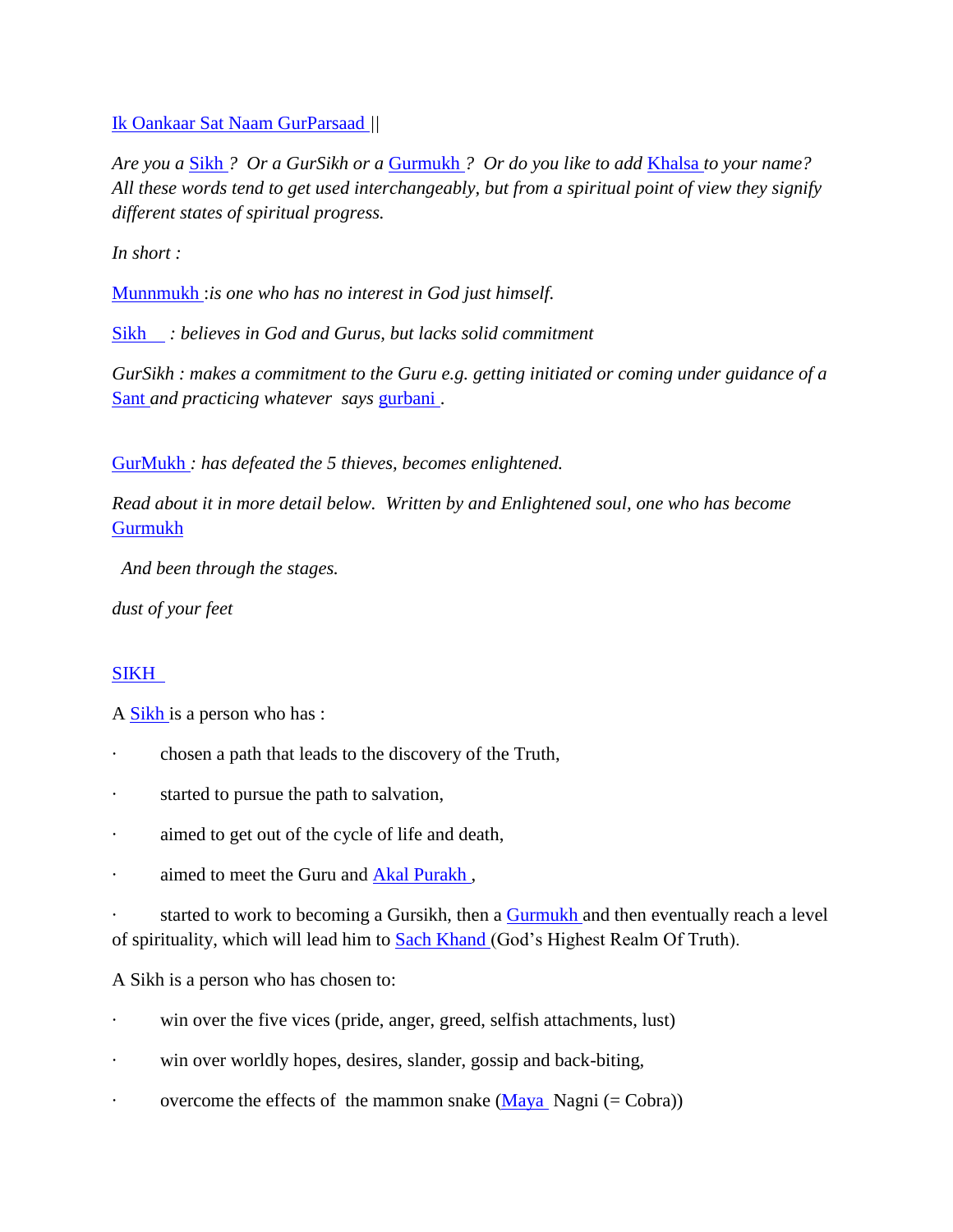- · kill his ego and become an utmost humble person,
- · kill his doubts and distractions of mind,
- · leave the life of hypocrisy (Pakhand) and to become merged in Truth (a Sach Khand)
- · love everybody and all His creations
- · never spread any hatred
- spread and give love to others,
- · share other's grieves,
- · help the poor and down trodden people,
- · completely surrender to the Guru,
- get the blessings of the Guru and
- move on the path to Truth and then become a Gursikh.

Spiritually a **Sikh** is a person who is in one of the first three spiritual realms described in Jap Ji [Sahib](http://satnaam.info/index.php?option=com_content&task=view&id=1359&Itemid=55) 

[\(Dharam Khand –](http://satnaam.info/index.php?option=com_content&task=view&id=1728&Itemid=55) realm of following religion[,Gyan Khand -](http://satnaam.info/index.php?option=com_content&task=view&id=1703&Itemid=55) realm of divine knowledge and [Saram Khand –](http://satnaam.info/index.php?option=com_content&task=view&id=1340&Itemid=55) realm of making serious efforts to reform one's self).

One who calls himself a [Sikh o](http://satnaam.info/index.php?option=com_content&task=view&id=1279&Itemid=55)f the Guru, the True Guru, shall rise in the early morning hours and meditate on the Lord's Name. Upon arising early in the morning, he is to bathe, and cleanse himself in the pool of nectar. Following the Instructions of the Guru, he is to chant the Name of the Lord, Har, Har. All sins, misdeeds and negativity shall be erased. Then, at the rising of the sun, he is to sing Gurbani; whether sitting down or standing up, he is to meditate on the Lord's Name. One who meditates on my Lord, Har, Har, with every breath and every morsel of food - that GurSikh becomes pleasing to the Guru's Mind. That person, unto whom my Lord and Master is kind and compassionate - upon that GurSikh, the Guru's Teachings are bestowed. Servant Nanak begs for the dust of the feet of that GurSikh, who himself chants the  $Naam$ , and inspires others to chant it.  $||2||$ </u>

SGGS 305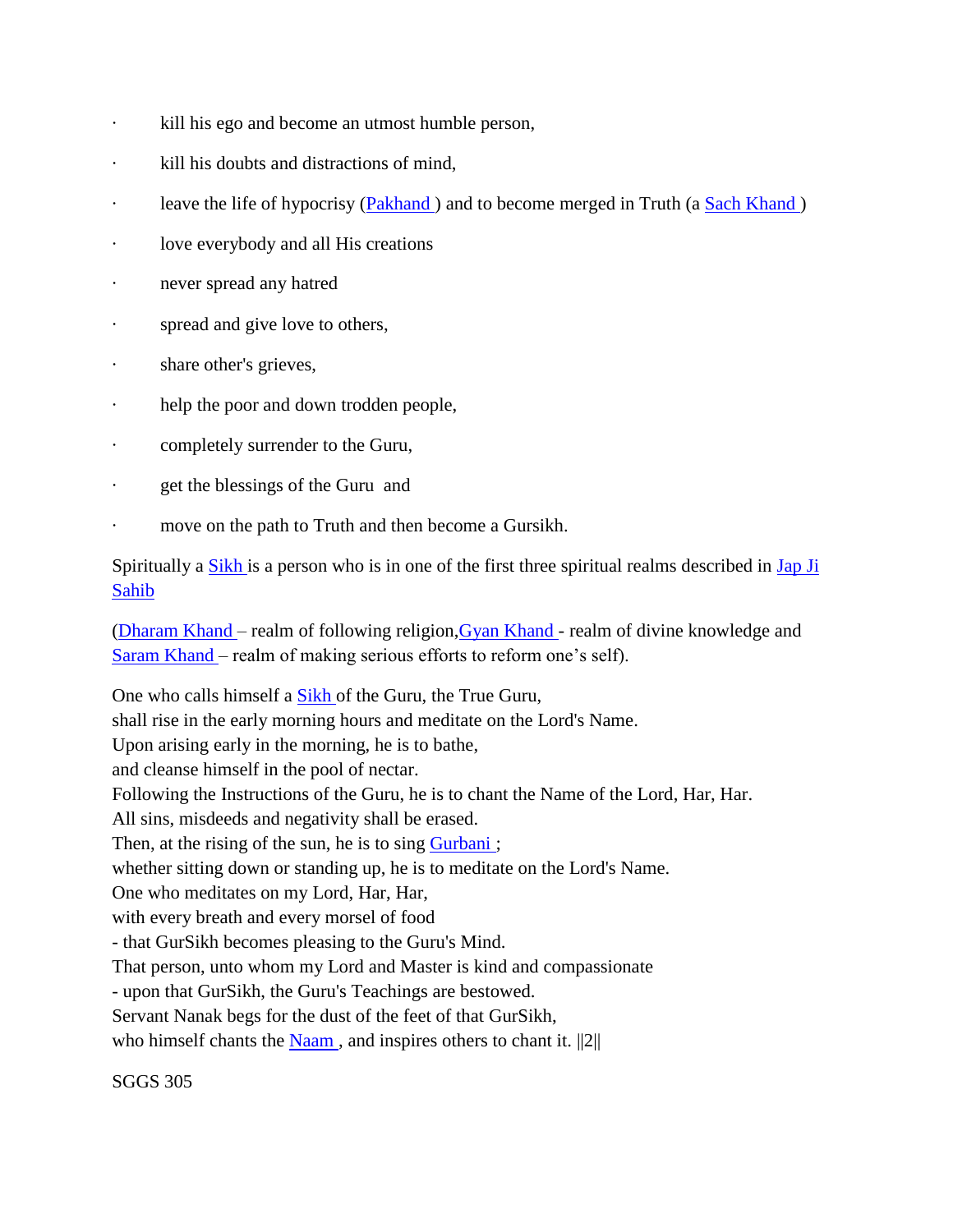#### And thereafter:

The True Guru cherishes His [Sikh .](http://satnaam.info/index.php?option=com_content&task=view&id=1279&Itemid=55) The Guru is always merciful to His servant. The Guru washes away the filth of the evil intellect of His [Sikh .](http://satnaam.info/index.php?option=com_content&task=view&id=1279&Itemid=55) Through the Guru's Teachings, he chants the Lord's Name. The True Guru cuts away the bonds of His [Sikh .](http://satnaam.info/index.php?option=com_content&task=view&id=1279&Itemid=55) The [Sikh o](http://satnaam.info/index.php?option=com_content&task=view&id=1279&Itemid=55)f the Guru abstains from evil deeds. The True Guru gives His [Sikh t](http://satnaam.info/index.php?option=com_content&task=view&id=1279&Itemid=55)he wealth of the [Naam.](http://satnaam.info/index.php?option=com_content&task=view&id=1520&Itemid=55) The [Sikh o](http://satnaam.info/index.php?option=com_content&task=view&id=1279&Itemid=55)f the Guru is very fortunate. The True Guru arranges this world and the next for His Sikh. O Nanak, with the fullness of His heart, the True Guru mends His [Sikh .](http://satnaam.info/index.php?option=com_content&task=view&id=1279&Itemid=55) ||1||

SGGS 286

#### GURSIKH

When a person moves up on the spiritual ladder and is blessed by the Guru and [Akal Purakh](http://satnaam.info/index.php?option=com_content&task=view&id=1219&Itemid=55) in to the fourth spiritual realm (Karam Khand – Realm of Grace) then that person becomes a Gursikh.

Gursikh – means a true servant of Akal Purakh. "Gur" means [Akal Purakh a](http://satnaam.info/index.php?option=com_content&task=view&id=1219&Itemid=55)nd "Sikh" means a true servant. A Sikh is a person who is committed to become a pure and pious heart [\(Hirda \)](http://satnaam.info/index.php?option=com_content&task=view&id=1653&Itemid=55). And [Akal Purakh i](http://satnaam.info/index.php?option=com_content&task=view&id=1219&Itemid=55)s the Truth. [Sat Naam i](http://satnaam.info/index.php?option=com_content&task=view&id=1324&Itemid=55)s the Truth. [Paar Braham Parmesar i](http://satnaam.info/index.php?option=com_content&task=view&id=1474&Itemid=55)s the Truth. Everything else is perishable and is in the cycle of life and death.

Therefore, a Gursikh is a person who

- serves the Truth
- is trying to become a completely truthful person Puran Sachyara.

has been elevated spiritually to a level where other's are blessed by his company. For example, if a normal person applies the dust of the Gursikh's feet and goes into the [Sangat o](http://satnaam.info/index.php?option=com_content&task=view&id=1353&Itemid=55)f Gursikhs, then they too will become a Gursikh. Eventually they will also achieve salvation – [Jivan Mukt .](http://satnaam.info/index.php?option=com_content&task=view&id=1624&Itemid=55) They will also be released from the cycle of life and death.

The Sikhs of the Guru accept and obey the Lord's Will;

the Perfect Guru carries them across.

O Lord, please bless me with the dust of the feet of the GurSikhs.

So that this sinner will be saved.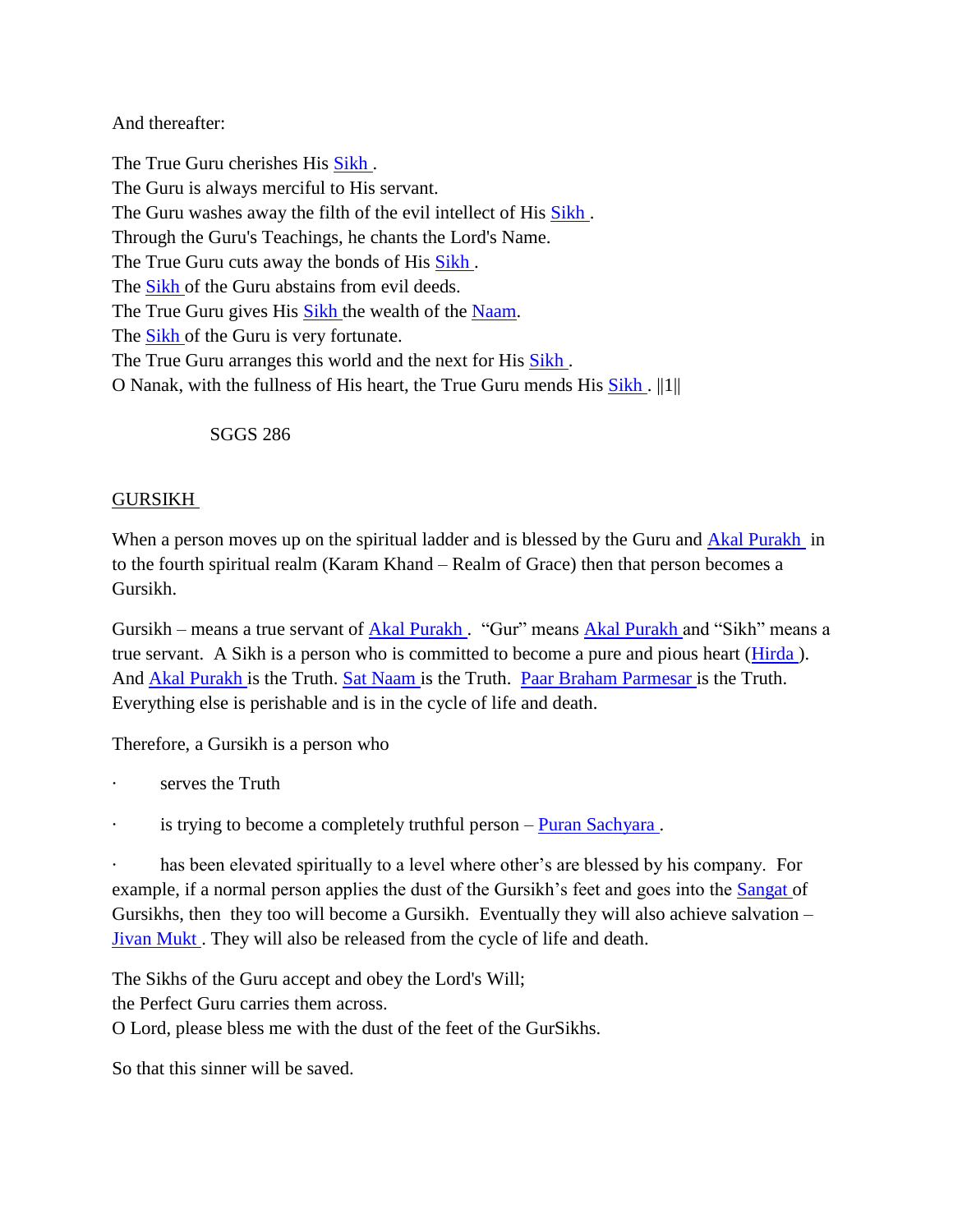#### SGGS 1421

That is the reason why we are all being advised by [Shri Guru Granth Sahib Ji \(](http://satnaam.info/index.php?option=com_content&task=view&id=1284&Itemid=55)The Divine Knowledge of God) to bow before such a person who has attained all the qualities of a GurSikh. Bowing before such a person will kill our ego and help us to become more and more humble. And utmost humbleness in our heart  $(Hirda)$  is the key to God's Court (Dargah).

When I see a GurSikh, I humbly bow and fall at their feet. I tell to them the pain of my soul,

And beg them to unite me with the Guru, my Best Friend.

#### SGGS 763

The person who follows this Divine Wisdom [\(Braham Gyan \)](http://satnaam.info/index.php?option=com_content&task=view&id=1777&Itemid=55) will

- go to the **Sangat** of such Gursikhs,
- · bow before such Gursikhs,
- become very humble in the spiritual heart (*Hirda*)
- · eventually become a Gursikh himself
- · achieve a high spiritual condition of his mind and [Hirda a](http://satnaam.info/index.php?option=com_content&task=view&id=1653&Itemid=55)nd
- · will achieve salvation.

Therefore, there is never any harm in bowing before GurSikhs who are engaged in the service of the Truth. In the service to [Akal Purakh a](http://satnaam.info/index.php?option=com_content&task=view&id=1219&Itemid=55)nd service to the Sant , [Bhagat ,](http://satnaam.info/index.php?option=com_content&task=view&id=1802&Itemid=55) [Sadh / Sadhu ,](http://satnaam.info/index.php?option=com_content&task=view&id=1366&Itemid=55) [Braham](http://satnaam.info/index.php?option=com_content&task=view&id=1776&Itemid=55)  [Gyani a](http://satnaam.info/index.php?option=com_content&task=view&id=1776&Itemid=55)nd [SatGuru](http://satnaam.info/index.php?option=com_content&task=view&id=1307&Itemid=55) , and service to the Naam .

If we think otherwise and don't like to bow before such spiritually elevated souls, then that is our own mind's doubt [\(Dubidha \)](http://satnaam.info/index.php?option=com_content&task=view&id=1720&Itemid=55) that is not allowing us to follow the divine knowledge of [GurBani](http://satnaam.info/index.php?option=com_content&task=view&id=1678&Itemid=55)  . If we do not follow **GurBani** then how can we achieve our spiritual goals?

Only the ones who have killed their mind's doubts [\(Dubidha \)](http://satnaam.info/index.php?option=com_content&task=view&id=1720&Itemid=55) will achieve salvation.

#### **GURMUKH**

[Gurmukh i](http://satnaam.info/index.php?option=com_content&task=view&id=1674&Itemid=55)s still a much higher spiritual condition than a Gursikh. The [Gurmukh i](http://satnaam.info/index.php?option=com_content&task=view&id=1674&Itemid=55)s the person  $w$ ho :

has completely surrendered himself to the Guru and follows the Guru's Divine Wisdom [\(Braham Gyan \)](http://satnaam.info/index.php?option=com_content&task=view&id=1777&Itemid=55) and advice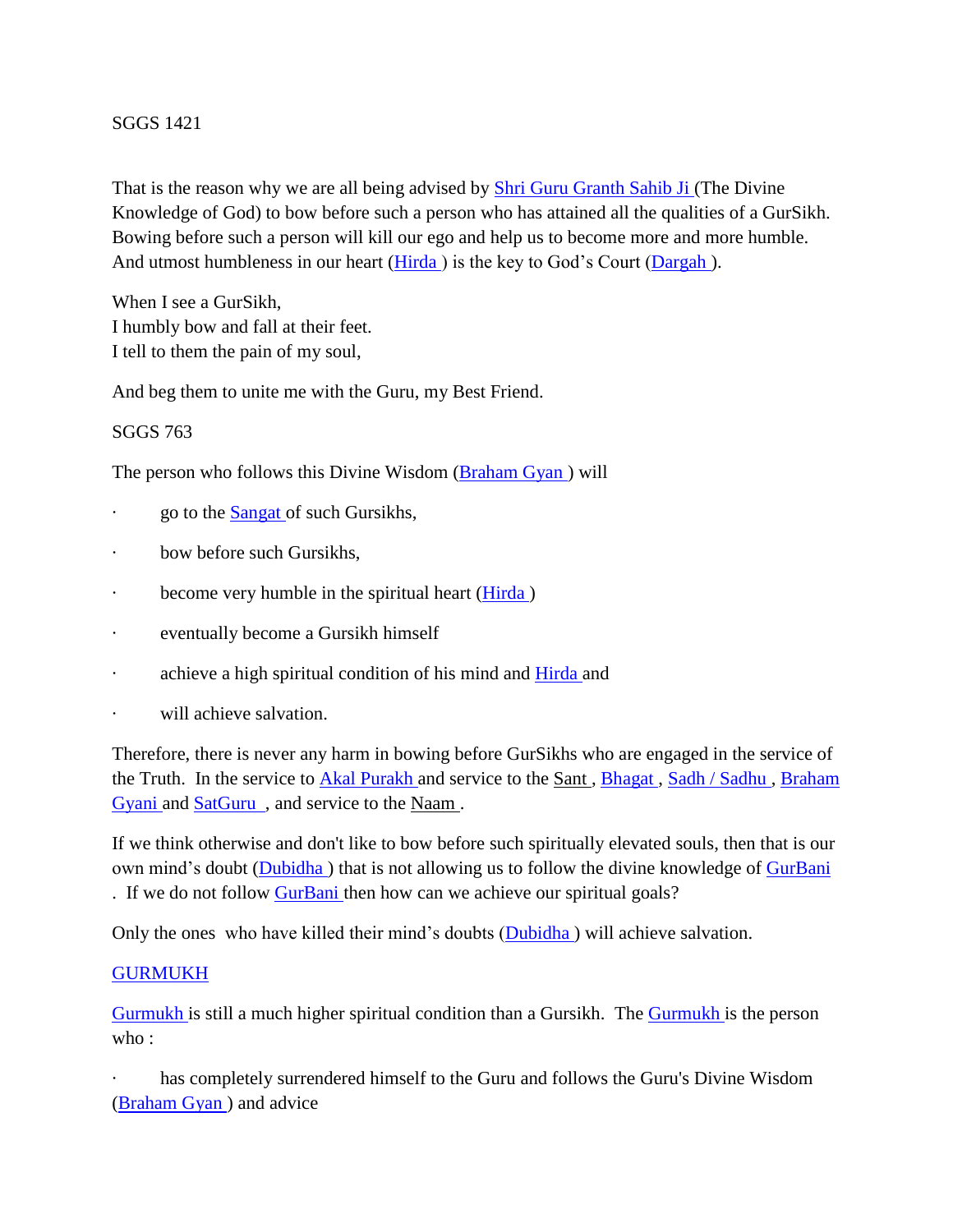· always has their face always towards the Guru - meaning who is always committed to serve the truth,

- has a spiritual heart (Hirda) and mind that are saturated with Satnaam,
- · has gone in to effortless and continuous remembrance of Satnaam (Ajapa Jaap),
- · has every bit of their body become Satnaam,
- · is enlightened with the Light of the Supreme Lord [\(Param Jyot \)](http://satnaam.info/index.php?option=com_content&task=view&id=1453&Itemid=55)
- · has been blessed by the **Guru** and **Akal Purakh** in to Sach Khand
- · has become a completely truthful person,
- honors the Guru's words and advice.

The **Gurmukh** meditates on the Lord with every cell of his body. SGGS 941

This spiritual condition happens only when a person reaches to Sach Khand. At this stage:

He possesses all qualities [\(SARGUN \)](http://satnaam.info/index.php?option=com_content&task=view&id=1338&Itemid=55); He transcends all qualities [\(NIRGUN \)](http://satnaam.info/index.php?option=com_content&task=view&id=1485&Itemid=55); He is the Formless Lord. He Himself is in Primal [Samadhi .](http://satnaam.info/index.php?option=com_content&task=view&id=1276&Itemid=55) Through His Creation, O [Nanak ,](http://satnaam.info/index.php?option=com_content&task=view&id=1502&Itemid=55) He meditates on Himself. ||1||

SGGS 290

Thereafter, when a [Gurmukh](http://satnaam.info/index.php?option=com_content&task=view&id=1674&Itemid=55) 

continues his loving devotion (**Bhagti**) in God's Realm Of Truth (Sach Khand),

is recognized by the Guru and [Akal Purakh a](http://satnaam.info/index.php?option=com_content&task=view&id=1219&Itemid=55)s a completely truthful person and ready to serve the truth,

- has won over his mind (Five vices, hopes, desires, slander, gossip, back-biting),
- · has risen over all the worldly ties,
- · has conquered over Maya,
- · has passed all the tests of God's Court (Dargah)

then he is elevated and accepted as a

[Jivan Mukt \(](http://satnaam.info/index.php?option=com_content&task=view&id=1624&Itemid=55)Dead While Alive),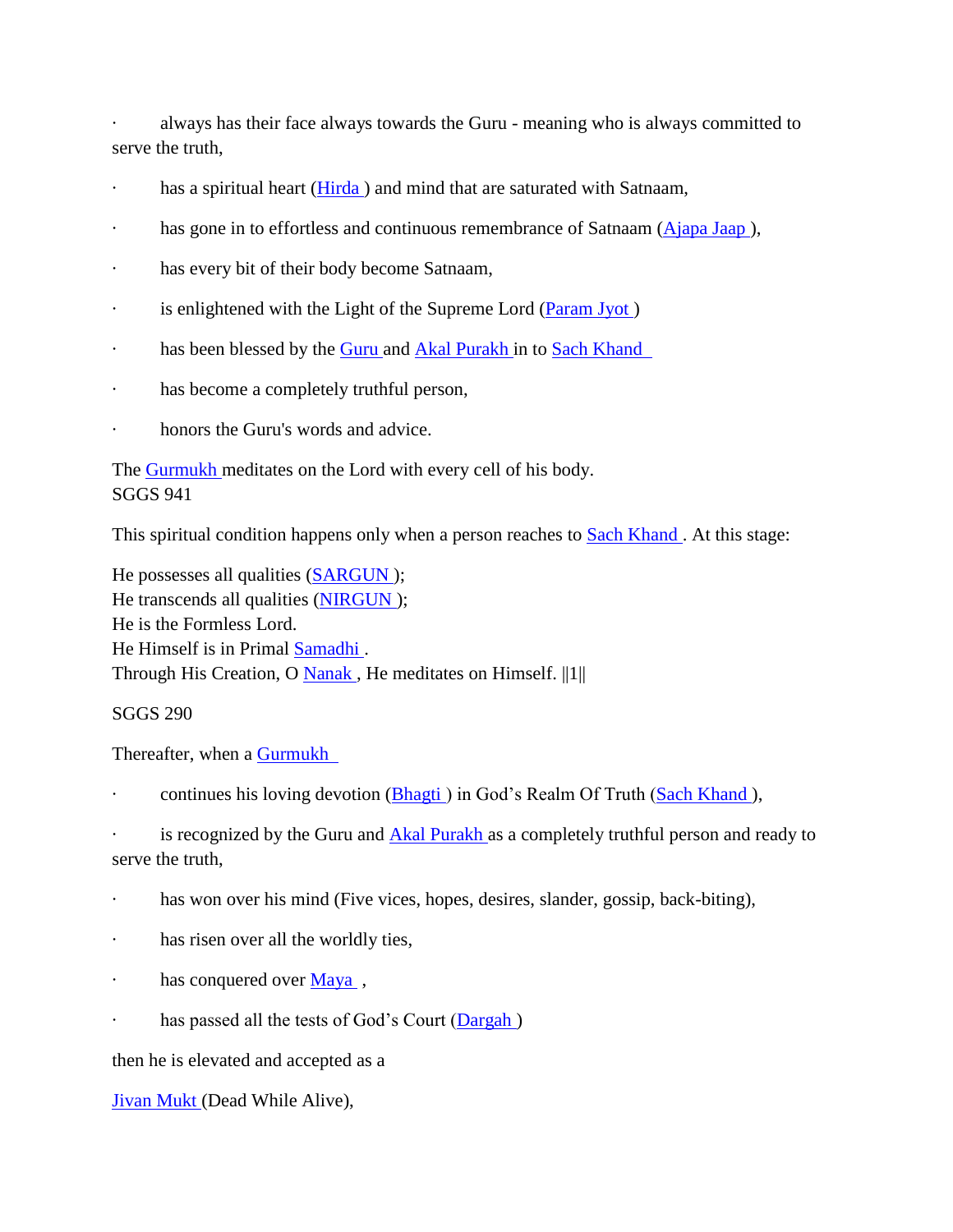a [Sant a](http://satnaam.info/index.php?option=com_content&task=view&id=1348&Itemid=55)nd given the complete gift of [Braham Gyan \(](http://satnaam.info/index.php?option=com_content&task=view&id=1777&Itemid=55)Knowledge Of God).

The [Gurmukh n](http://satnaam.info/index.php?option=com_content&task=view&id=1674&Itemid=55)ow has a true spiritual heart (Hirda) – that [Hirda i](http://satnaam.info/index.php?option=com_content&task=view&id=1653&Itemid=55)s known as a Sant. That Sant has become one with Almighty. That [Sant Hirda i](http://satnaam.info/index.php?option=com_content&task=view&id=1348&Itemid=55)s blessed with supreme status (Param Padvi) by the Guru and God's Court [\(Dargah \)](http://satnaam.info/index.php?option=com_content&task=view&id=1751&Itemid=55)

. That [Sant b](http://satnaam.info/index.php?option=com_content&task=view&id=1348&Itemid=55)ecomes the [Khalsa t](http://satnaam.info/index.php?option=com_content&task=view&id=1589&Itemid=55)hat ["Guru Gobind S](http://satnaam.info/index.php?option=com_content&task=view&id=1667&Itemid=55)ingh Ji" praised.

At this stage the [Sant '](http://satnaam.info/index.php?option=com_content&task=view&id=1348&Itemid=55)s job becomes serving

- the Truth.
- Satnaam (God's Name: "SAT"),
- · **Akal Purakh** (Immortal Being)
- · the [Guru a](http://satnaam.info/index.php?option=com_content&task=view&id=1667&Itemid=55)nd
- the Gur[-Sangat \(](http://satnaam.info/index.php?option=com_content&task=view&id=1353&Itemid=55)Guru's Congregation).

We will very sincerely and most humbly request the [Sangat t](http://satnaam.info/index.php?option=com_content&task=view&id=1353&Itemid=55)o look inside and make a truthful judgment about where we stand in light of above descriptions. This will give us a motivation to move ahead. If we are not yet a Sikh, then we should try to become one. If we feel that we have achieved the level of a [Sikh t](http://satnaam.info/index.php?option=com_content&task=view&id=1279&Itemid=55)hen we should try to become a Gursikh. And if we are a Gursikh, then we should try to become a [Gurmukh .](http://satnaam.info/index.php?option=com_content&task=view&id=1674&Itemid=55)

If we are already at the level of a [Gurmukh ,](http://satnaam.info/index.php?option=com_content&task=view&id=1674&Itemid=55) then we should try to achieve the [Jivan Mukt a](http://satnaam.info/index.php?option=com_content&task=view&id=1624&Itemid=55)nd prepare ourselves for serving the Truth. And if we are a **Jivan Mukt** then we should be serving the Truth, Akal Purakh, Guru and Sangat.

If we make a sincere effort then we are confident that with [Gur Kirpa w](http://satnaam.info/index.php?option=com_content&task=view&id=1685&Itemid=55)e will be able to achieve our spiritual goals and

- make this Earth a worthwhile place to live,
- · make this society a worthwhile society to belong to and exist in,
- make the world full of true love for each other and end hatred and crime.

[Dassan Dass \(](http://satnaam.info/index.php?option=com_content&task=view&id=1743&Itemid=55)Slave Of God's Slaves).

QUESTION FROM S :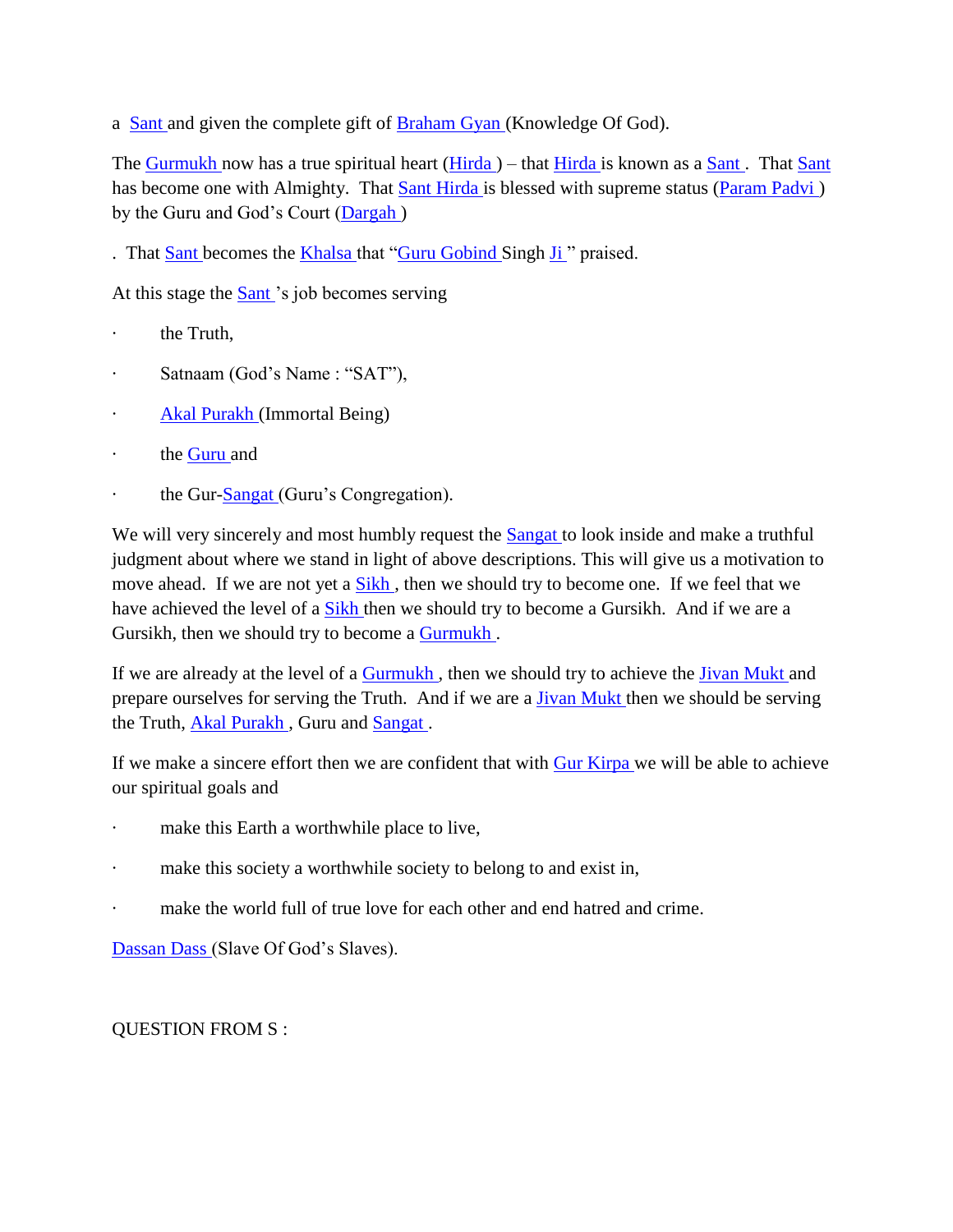Hello,

Could you please answer the following questions for me?

I understand the process by which a Sikh progresses to Gursikh and then to Gurmukh - but at what point is a Gurmukh elevated to Jivan Mukt? At the point of progressing to Sach Khand, can a Gurmukh still be overcome by maya or the Five Evils? If not, would progression from Gurmukh to Jivan Mukt not be instantaneous? On what grounds would a Gurmukh not become Jivan Mukt?

I, myself, am not Sikh, but teach Sikhism as part of the Scottish Higher Religious Moral & Philosophical Studies Course.

Thank you for your time,

S

#### REPLY FROM PREETO:

SatNaam,

Dandauth bandhna (prostration greeting)

Hello S,

within the Sikh community these words like Sikh, Gursikh, Gurmukh are used interchangeably, with most people regarding themself as being a Sikh, meaning they identify with the Sikh religion. And out of that group the ones who get initiated tend to think of themself as gursikh/gurmukh/khalsa.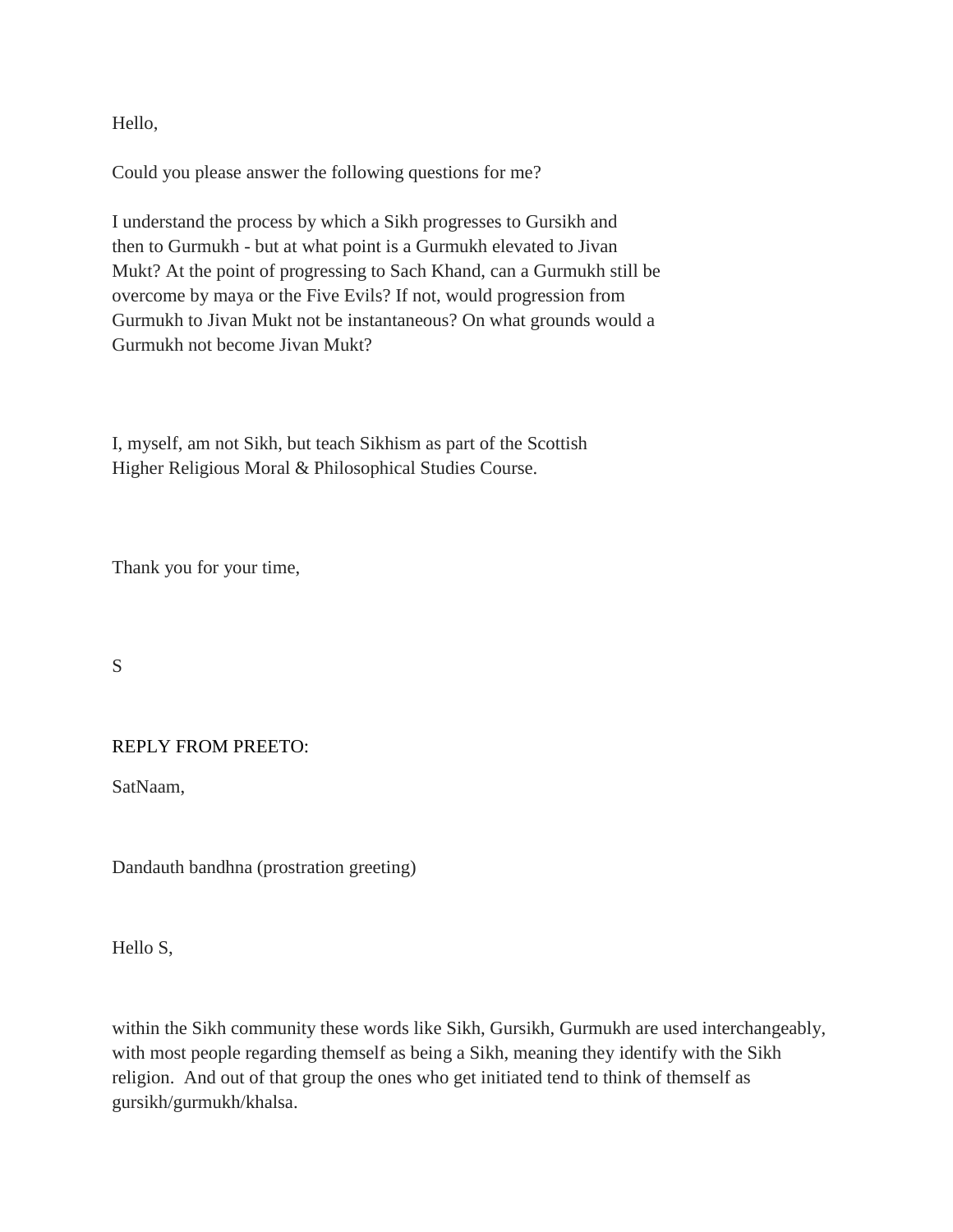The [article](http://www.satnaam.info/becoming-gurmukh/5-2-the-difference-between-sikh-gursikh-and-gurmukh.html) Dassan Dass ji has written tries to clarify the true meaning behind these words as envisaged by Guru Nanak Dev Ji when he wrote the divine verses. The Sikh is actually a universal term for anyone (not just a person of the Sikh religion as it has become now) who has taken on a Guru. Who has decided they need a divine teacher for spiritual progression. When that person then surrenders totally, mind, body and wealth unto their Guru, then their ego surrenders and the Naam (God as Infinite Divine Power) starts to manifest within them. Then all the inner battles take place to overcome the net of Maya. With the Guru's wisdom and the Eternally Blessed Naam they give the GurSikh, they have all the tools they need to progress on the inner path. This is a journey of raising your consciousness, from animal/lowest consciouness - eg anger, revenge, hatred, greed etc, to good consciousness eg doing good deeds, being kind etc, to ultimately overcoming the 5 thieves and finally Maya herself. At that point the inner merger happens, one merges into the highest part of themself - their own soul and this is known as Truth consciousness. It is blissful union and is called SAT CHIT ANAND - the bliss of Truth consciousness. Now this person is Gurmukh. Until a person becomes Gurmukh they are Manmukh - still followers of their mind. Only as Gurmukh has one transcended the mind, gone through the three parts of Maya that run the mind, into the fourth state - chautha pad - merged into the Divine Light Divine Name - Sat Naam.

However far we raise our consciousness in our life is where we carry on from in our next life. Our consciounsess at the time of death is where we start from in the next life. All reincarnation is all about the coninuing journey of the soul to reach the highest state of Truth consciousness the Source it came from. When we have established ourself in that state on a permanent basis, then when the time of physical death of the body comes, the soul is already merged in the Divine Light and that is where it remains when it sheds the body and is NOT required to further reincarnate. The drop has returned to the source. Only the person who has established them permanetly into the Divine Light whilst alive can be considered JIVAN Mukat (liberated whilst alive). Meditating upon SatNaam is focusing the mind on TRUTH and only with the Eternal Blessings (Guru's Grace) and putting into pratist the Guru's divine wisdom can this journey be completed.

Once a person experiences the Gurmukh state of being, there is then another journey that begins. and that is basically "the more you love God, the more there is to love". There is no end to the depth of this blissful ocean of Truth consciousness. However, a person can also fall back into Maya at anytime and become Manmukh again. So it takes more time to full and permanently establish oneself as Gurmukh (to reach the ATAL AVASTHA - permanent state), never to to fall back into being Manmukh. On that journey then the soul becomes Sant (heart chakra becomes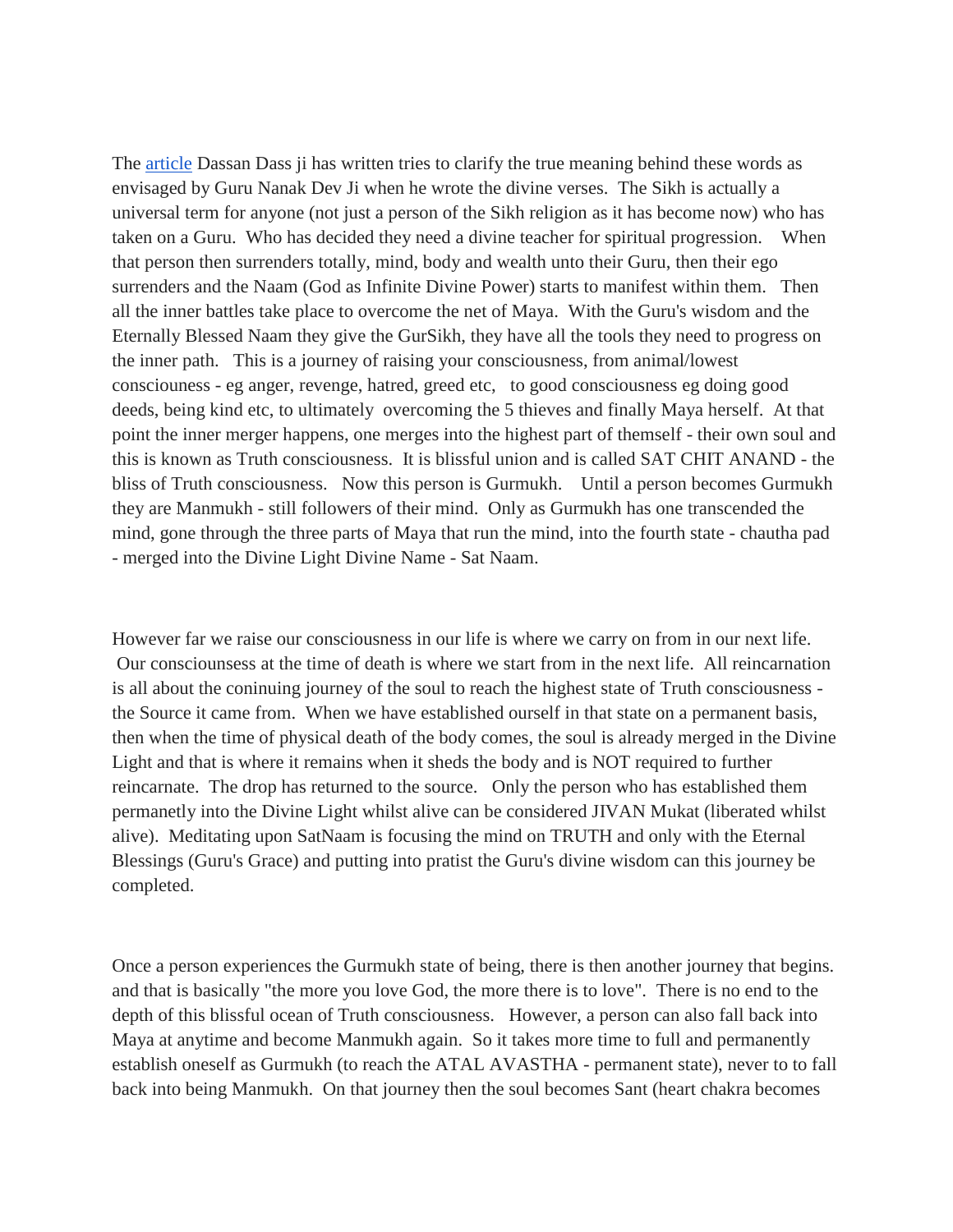fully open), Brahmgiani (have the Diivne knowledge of God to guide others with), SatGuru (Truth i.e. God, Himself becomes the Guru teaching & bestowing His grace to others from the throne of our heart chakra), Sat Ram Das /Dassan Dass(servant of God - Truth / servant of the servants of god) - all slightly different. Why? Because even though we become Gurmukh and expereince bliss, we can slip back into Maya and the 5 theives are always ready to reawaken if we let desires in.

So what can happen is that as a soul goes into the spiritual journey further and further and experiences all these gifts of God, ego can start reawakening - the sense of "I am now a Gurmukh/Sant/Guru etc" i.e. I am something arises again. Ego can get stronger and stronger. If you look through the history books you will see the stories of yogis and rishis who cursed people. So they had made spiritual gains by surrendering their ego, but on gaining the spiritual gifts their ego awoke and they became spiritual tyrants cursing people if they didn't fall to their feet. Even the 330 million demi-gods were spiritual souls who meditated upon god, but on receiving the spiritual gifts due to their humblness, their ego reawakend and they regarded themsel as God and got themself worshipped instead of staying as humble servants of god the Truth.

Baba ji describes this as "first we have to go through the feet of God (i.e surrender everything to the Guru, become humble, then we defeat Maya and become Gurmukh), but then we go to the head of God (i.e the spiritual powers of God start coming to us making us God-like so even a little trace of ego will get inflamed and become super-ego (ego lives in the head - we get bigheaded). At this time the ultmate test comes - testing our very faith in our Guru. So now do we declare ourself as Guru because we (ego) thinks we have all these spiritual powers, or do we remain humble at our Guru's feet. If we have no desires for these powers and no desire to become something even a Gumukh or Guru, then we keep our head at the feet of God-Guru. And Baba ji says so we then come out through the heart of God. Meaning we remained lowest and now God's love, kindness, compassion, humbleness andd ultimately Eternal Blessings come through our saturated heart to bless others. We only live to uplift others, for example when Baba ji blessed Dassan Dass ji , he did not get eg thinking I am now an even bigger Guru, but Baba ji declared, "Dassan Dass ji is my father and I am his son". Meaning that Baba ji has become lowest again, a servant of God's servant.

So the antidote for ego gained by being blessed with God's spiritual gifts after becoming Gurmukh is extreme humility and zero desires for anything other than being a slave and servant of God, serving one and all as the lowest of the low. Then we do not fall backThis is the major teaching of Guru Nanak Dev ji - that we need Naam and extreme humility. This is the same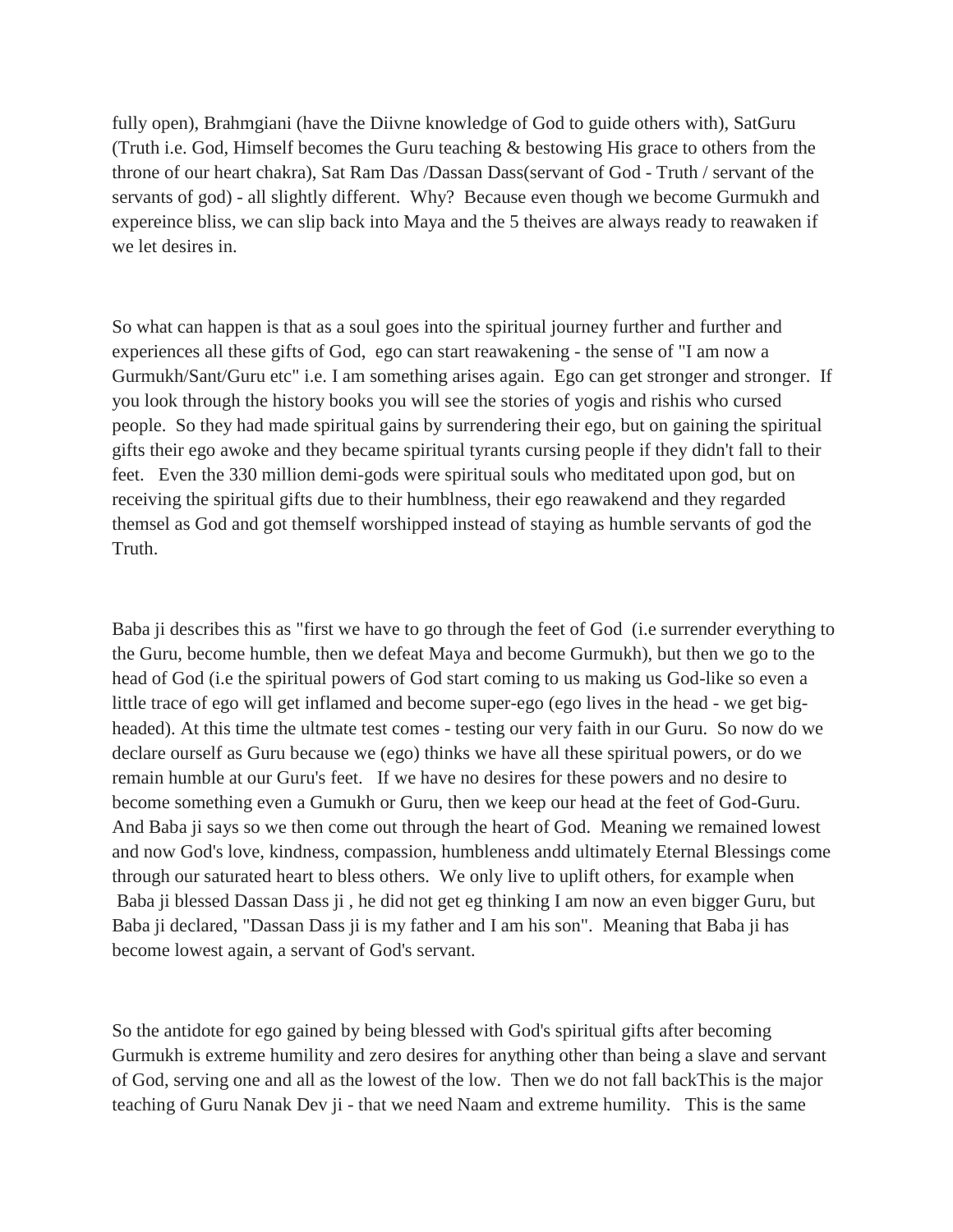teaching of Dassan Dass ji & Baba Ji on the website - and is the same journey they have undergone. Utlimately, when God accepts you as having extreme humility, then that is when Surinder Singh ji was bestowed with the name "Dassan Dass" and blessed to bless others. Very rare souls complete this journey to extreme humblness to the point of becoming absolutely nothing, so that God, SatNaam, becomes absolutely everything working through their body in this world.

We hope that makes sense, unless you undergo this spiritual inner journey, it is hard to explain to others and what we have written above you wont find in any religious text as most authors have not completed their own spiritual journey yet. Please feel free to ask more questions.

God Bless you and you students.

Preeto

## <span id="page-19-0"></span>**3. Understanding Gurmukh**

With the [Agam Apaar](http://satnaam.info/index.php?option=com_content&task=view&id=1228&Itemid=55) [Beant a](http://satnaam.info/index.php?option=com_content&task=view&id=1809&Itemid=55)nd [Anant GurParsaad](http://satnaam.info/index.php?option=com_content&task=view&id=1198&Itemid=55) [GurKirpa –](http://satnaam.info/index.php?option=com_content&task=view&id=1675&Itemid=55) Eternal Blessings – of [Agam](http://satnaam.info/index.php?option=com_content&task=view&id=1227&Itemid=55)  [Agochar ,](http://satnaam.info/index.php?option=com_content&task=view&id=1227&Itemid=55) [Dhan-Dhan Paar Braham Parmesar –](http://satnaam.info/index.php?option=com_content&task=view&id=1734&Itemid=55) "Agam Agaadh Paar Braham Sohey Jo Jo Kahe So Mukta Hoye" and [Dhan-Dhan](http://satnaam.info/index.php?option=com_content&task=view&id=1734&Itemid=55) [Baba Ji](http://eternalguru.info/about-baba-ji) , a [Puran Sant](http://satnaam.info/index.php?option=com_content&task=view&id=1414&Itemid=55) [SatGuru](http://satnaam.info/index.php?option=com_content&task=view&id=1307&Itemid=55) , a [Puran Braham Gyani t](http://satnaam.info/index.php?option=com_content&task=view&id=1414&Itemid=55)his [Kookar o](http://satnaam.info/index.php?option=com_content&task=view&id=1573&Itemid=55)f the [Gur and Guru a](http://satnaam.info/index.php?option=com_content&task=view&id=1690&Itemid=55)nd [GurSangat i](http://satnaam.info/index.php?option=com_content&task=view&id=1668&Itemid=55)s trying to bring out the truth hidden in [GurParsaad](http://satnaam.info/index.php?option=com_content&task=view&id=1673&Itemid=55)  [Braham Gyan –](http://satnaam.info/index.php?option=com_content&task=view&id=1777&Itemid=55) divine wisdom, based on own personal eternal and spiritual experiences encountered during a deep eternal involvement in the [GurParsaadi Sangat a](http://satnaam.info/index.php?option=com_content&task=view&id=1669&Itemid=55)nd [GurParsaadi Khel](http://satnaam.info/index.php?option=com_content&task=view&id=1671&Itemid=55)  to provide some insight in to the truth regarding the soul who is a [Gurmukh s](http://satnaam.info/index.php?option=com_content&task=view&id=1674&Itemid=55)oul.

A [Gurmukh i](http://satnaam.info/index.php?option=com_content&task=view&id=1674&Itemid=55)s a soul that has been eternally blessed and stays always in a very high state of eternal and spiritual condition by virtue of the divine qualities that are described in the following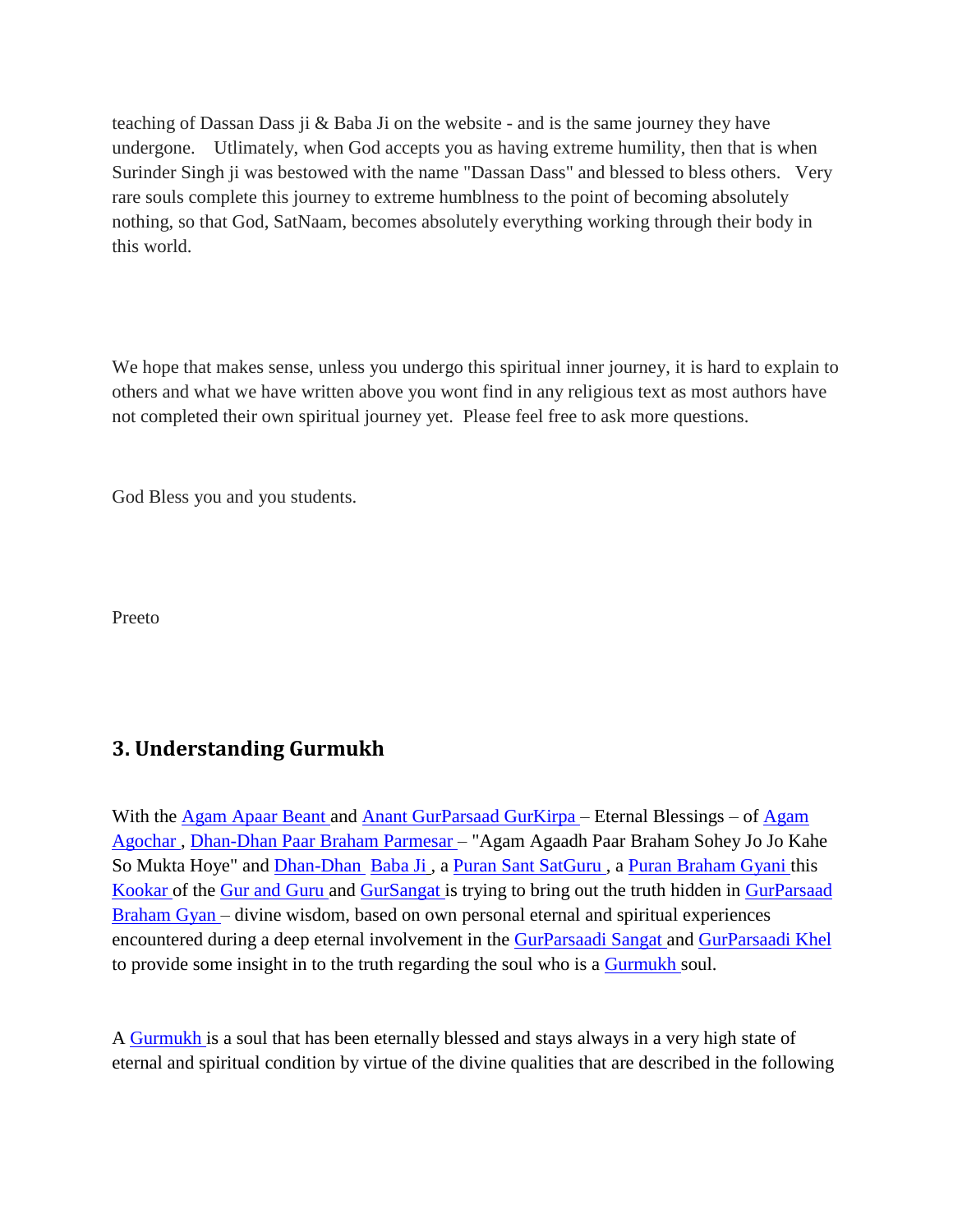Shalok of [GurBani ,](http://satnaam.info/index.php?option=com_content&task=view&id=1678&Itemid=55) let us try to understand the real meaning of the [Shabad](http://satnaam.info/index.php?option=com_content&task=view&id=1295&Itemid=55) [Gurmukh f](http://satnaam.info/index.php?option=com_content&task=view&id=1295&Itemid=55)rom the following Shalok of the divine wisdom:

The [Gurmukh r](http://satnaam.info/index.php?option=com_content&task=view&id=1674&Itemid=55)ealizes that the True Lord created the creation. The [Gurmukh k](http://satnaam.info/index.php?option=com_content&task=view&id=1674&Itemid=55)nows that the Lord has expanded the entire expanse. One who becomes [Gurmukh ,](http://satnaam.info/index.php?option=com_content&task=view&id=1674&Itemid=55) understands the True Lord. Through the True Word of the **Shabad**, he finds peace. ||9||

The [Gurmukh k](http://satnaam.info/index.php?option=com_content&task=view&id=1674&Itemid=55)nows that the Lord is the Architect of [Karma .](http://satnaam.info/index.php?option=com_content&task=view&id=1599&Itemid=55) Throughout the four ages, he recognizes the Word of the Guru's Shabad . The [Gurmukh d](http://satnaam.info/index.php?option=com_content&task=view&id=1674&Itemid=55)oes not die, the [Gurmukh i](http://satnaam.info/index.php?option=com_content&task=view&id=1674&Itemid=55)s not reborn;

The [Gurmukh i](http://satnaam.info/index.php?option=com_content&task=view&id=1674&Itemid=55)s immersed in the [Shabad .](http://satnaam.info/index.php?option=com_content&task=view&id=1295&Itemid=55)||10||

The **Gurmukh** praises the Naam, and the **Shabad**.

God is inaccessible, unfathomable and self-sufficient. The [Naam ,](http://satnaam.info/index.php?option=com_content&task=view&id=1520&Itemid=55) the Name of the One Lord, saves and redeems throughout the four ages. Through the  $Shabad$ , one trades in the  $Naam$ .  $||11||$ 

The [Gurmukh](http://satnaam.info/index.php?option=com_content&task=view&id=1674&Itemid=55) obtains eternal peace and tranquility. The [Gurmukh](http://satnaam.info/index.php?option=com_content&task=view&id=1674&Itemid=55) enshrines the [Naam w](http://satnaam.info/index.php?option=com_content&task=view&id=1520&Itemid=55)ithin his heart. One who becomes [Gurmukh r](http://satnaam.info/index.php?option=com_content&task=view&id=1674&Itemid=55)ecognizes the [Naam ,](http://satnaam.info/index.php?option=com_content&task=view&id=1520&Itemid=55) and the noose of evil-mindedness is snapped.  $||12||$ 

#### SGGS 1054

A [Gurmukh s](http://satnaam.info/index.php?option=com_content&task=view&id=1674&Itemid=55)oul is the one who :

- · has completely understood and taken in God's Wisdom [\(Gur Mat \)](http://satnaam.info/index.php?option=com_content&task=view&id=1683&Itemid=55).
- does all actions and reactions according to Gur Mat,
- · lives in the [Puran Hukam o](http://satnaam.info/index.php?option=com_content&task=view&id=1414&Itemid=55)f [Dhan-Dhan Paar Braham Parmesar](http://satnaam.info/index.php?option=com_content&task=view&id=1734&Itemid=55)
- · has completely surrendered Himself to the [Gur and Guru .](http://satnaam.info/index.php?option=com_content&task=view&id=1690&Itemid=55)

· has no worldly wisdom of his own, no selfish-mind – only God's Wisdom and God's Mind

- has a deep divine understanding of the Eternal Truth about the creations of the Creator,
- has completely understood the Almighty,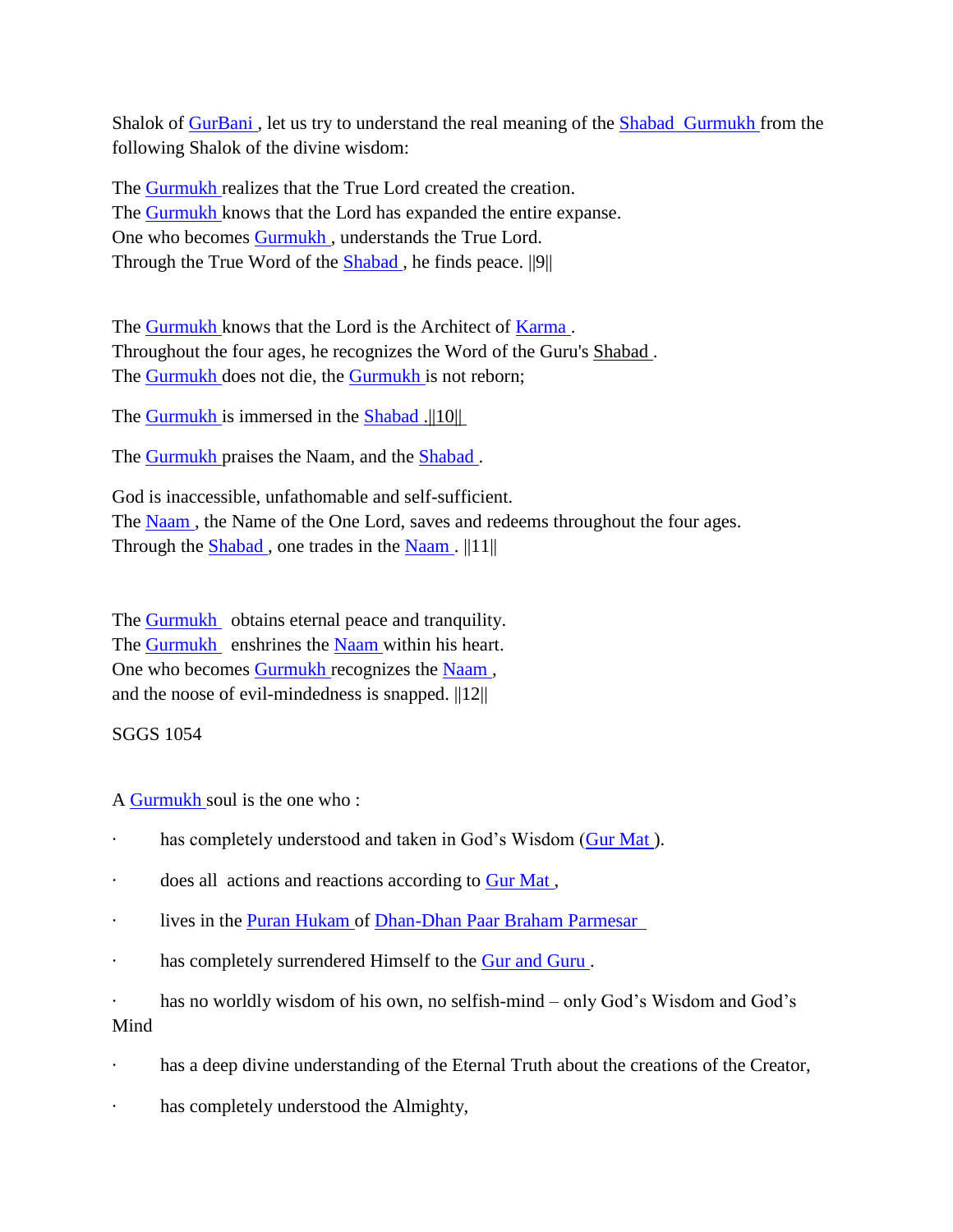- · has a complete understanding of the entire universe,
- · is totally absorbed in the Truth, meaning absorbed in the Almighty,
- · sees, hears, speaks and serves the Truth,

is always absorbed in the "Sift Salah" – praise of the Almighty, he is always absorbed in the praise of that super power Primal Being, which can't be seen with the five senses of the human body and mind, Almighty is beyond the reach of human senses.

has recognized the GurParsaadi Naam -> "Ik Oankaar Sat Naam" and has merged himself into it,

· Never dies and is never born again.

The [GurParsaadi Naam i](http://satnaam.info/index.php?option=com_content&task=view&id=1670&Itemid=55)s also known as God's Word (the [Gur Shabad \)](http://satnaam.info/index.php?option=com_content&task=view&id=1681&Itemid=55). It has been existent in the four ages, is true now and will remain for ever –

["Aad Sach](http://satnaam.info/index.php?option=com_content&task=view&id=1156&Itemid=55) [Jugaad Sach H](http://satnaam.info/index.php?option=com_content&task=view&id=1619&Itemid=55)abhi [Sach Nanak H](http://satnaam.info/index.php?option=com_content&task=view&id=1381&Itemid=55)osi Bhi [Sach "](http://satnaam.info/index.php?option=com_content&task=view&id=1381&Itemid=55).

Everything else is perishable. A [Gurmukh s](http://satnaam.info/index.php?option=com_content&task=view&id=1674&Itemid=55)oul never goes in to the cycle of life and death never dies and is never born again. Because such a soul is absorbed in [Dhan-Dhan Paar Braham](http://satnaam.info/index.php?option=com_content&task=view&id=1734&Itemid=55)  Parmesar, has merged himself in the [Gur Shabad –](http://satnaam.info/index.php?option=com_content&task=view&id=1681&Itemid=55) Ik Oankaar Sat Naam, the Origin, the Seed, from where the entire universe has born.

The universal divine fact is that in all the four ages ( $Sat\,Yug$ , Treta, Dwapper, and  $Kal\,Yug$ ) Ik [Oankaar Sat Naam "](http://satnaam.info/index.php?option=com_content&task=view&id=1648&Itemid=55) has been the source of salvation – Jivan Mukti for the entire universe.

Only this Gurparsadi [Gur Shabad i](http://satnaam.info/index.php?option=com_content&task=view&id=1681&Itemid=55)s capable of leading us to the salvation. A Gurmukh soul always remain absorbed in this eternal Gurparsadi [Gur Shabad –](http://satnaam.info/index.php?option=com_content&task=view&id=1681&Itemid=55) [Ik Oankaar Sat Naam –](http://satnaam.info/index.php?option=com_content&task=view&id=1648&Itemid=55)

Gurmukh Rom-Rom Har Dhyaan / Dhiaavahi

The [Gur Shabad i](http://satnaam.info/index.php?option=com_content&task=view&id=1681&Itemid=55)s absorbed in every bit of a [Gurmukh s](http://satnaam.info/index.php?option=com_content&task=view&id=1674&Itemid=55)oul.

Such a soul always remains in the highest level of eternal happiness, complete silence and always enjoys the [Naam Amrit i](http://satnaam.info/index.php?option=com_content&task=view&id=1520&Itemid=55)n his [Hirda ,](http://satnaam.info/index.php?option=com_content&task=view&id=1653&Itemid=55) the [Naam i](http://satnaam.info/index.php?option=com_content&task=view&id=1520&Itemid=55)s absorbed in His [Hirda .](http://satnaam.info/index.php?option=com_content&task=view&id=1653&Itemid=55) Only a [Gurmukh s](http://satnaam.info/index.php?option=com_content&task=view&id=1674&Itemid=55)oul can recognize this divine [Gur Shabad ,](http://satnaam.info/index.php?option=com_content&task=view&id=1681&Itemid=55) which is the source for salvation.

The Gurparsadi [Gur Shabad Naam –](http://satnaam.info/index.php?option=com_content&task=view&id=1681&Itemid=55) "– [Ik Oankaar Sat Naam "](http://satnaam.info/index.php?option=com_content&task=view&id=1648&Itemid=55) is the only one which will :

remove all the [Dur Mat –](http://satnaam.info/index.php?option=com_content&task=view&id=1718&Itemid=55) the bad deeds, our bad actions, our actions which are anti-Gur Mat, and not in accordance with the divine wisdom.

clean us up from inside,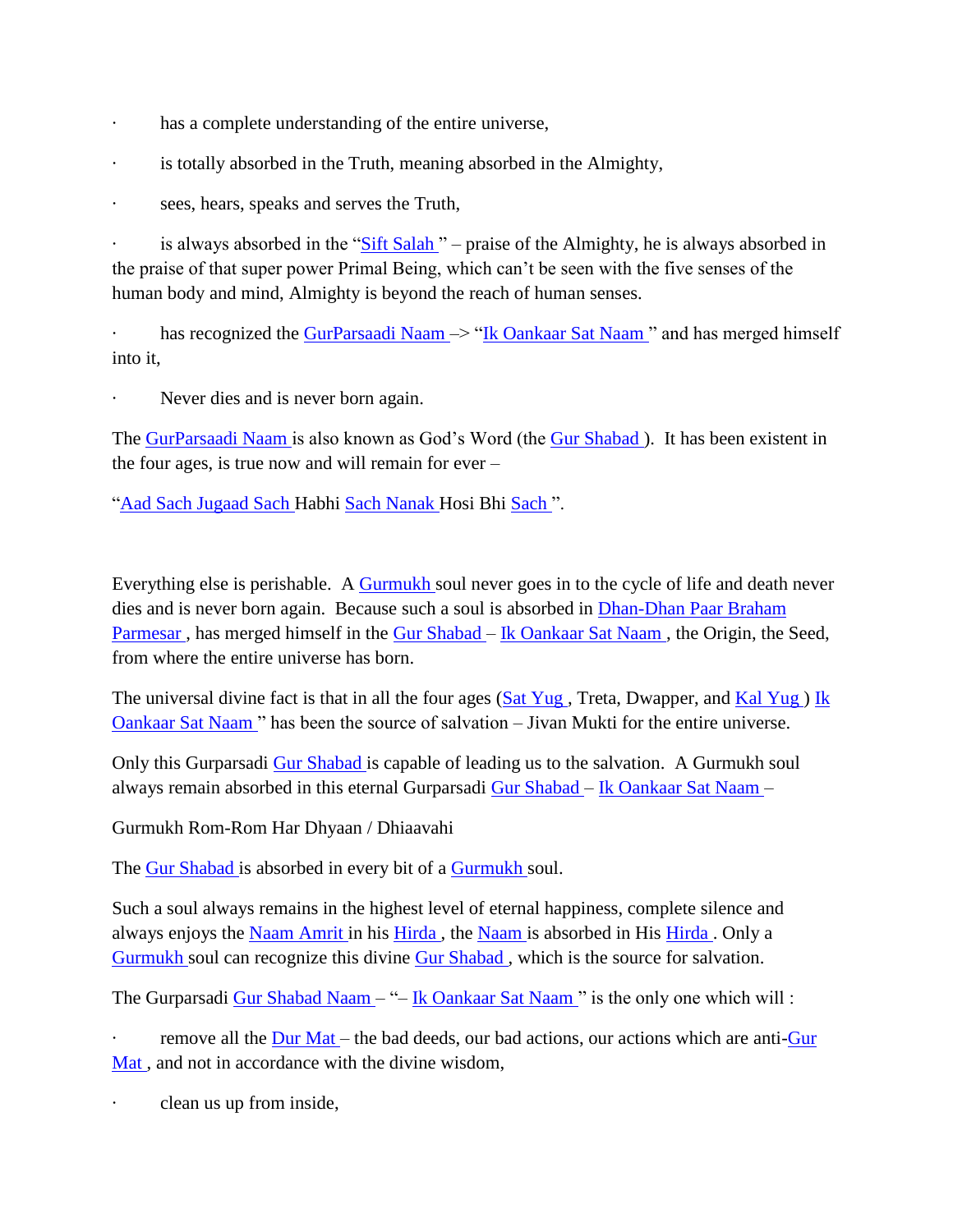· make our mind and soul pious,

make us capable of winning over our mind, which means winning over Panj Dhoots, because they control our mind and soul otherwise, the source of [Dur Mat a](http://satnaam.info/index.php?option=com_content&task=view&id=1718&Itemid=55)nd [Sansarik Mat i](http://satnaam.info/index.php?option=com_content&task=view&id=1350&Itemid=55)s the [Panj Dhoots a](http://satnaam.info/index.php?option=com_content&task=view&id=1461&Itemid=55)nd the fire of desires,

- relieve us from these mental sicknesses.
- make us into a [Gurmukh s](http://satnaam.info/index.php?option=com_content&task=view&id=1674&Itemid=55)oul.

A [Gurmukh s](http://satnaam.info/index.php?option=com_content&task=view&id=1674&Itemid=55)oul will uproot all these evil forces. The **Gurmukh** wells up from, and then merges back into Truth. He does not die and take birth, and is not consigned to reincarnation. The [Gurmukh r](http://satnaam.info/index.php?option=com_content&task=view&id=1674&Itemid=55)emains forever imbued with the color of the Lord's Love. Night and day, he earns a profit.  $||13||$ 

The [Gurmukh s](http://satnaam.info/index.php?option=com_content&task=view&id=1674&Itemid=55), the devotees, are exalted and beautified in the Court of the Lord. They are embellished with the True Word of His Bani, and the Word of the [Shabad](http://satnaam.info/index.php?option=com_content&task=view&id=1295&Itemid=55) . Night and day, they sing the Glorious Praises of the Lord, day and night, and they intuitively go to their own home.  $\|14\|$ 

The Perfect True Guru proclaims the **Shabad** ; night and day, remain lovingly attuned to devotional worship. One who sings forever the Glorious Praises of the Lord, becomes immaculate; Immaculate are the Glorious Praises of the Sovereign Lord. ||15||

The True Lord is the Giver of virtue.

How rare are those who, as [Gurmukh ,](http://satnaam.info/index.php?option=com_content&task=view&id=1674&Itemid=55) understand this.

Servant [Nanak p](http://satnaam.info/index.php?option=com_content&task=view&id=1502&Itemid=55)raises the Naam;

he blossoms forth in the ecstasy of the Name of the self-sufficient Lord.  $||16||2||11||$ 

#### SGGS 1055

#### [Gurmukh i](http://satnaam.info/index.php?option=com_content&task=view&id=1674&Itemid=55)s a soul which

- is born only to stay at the [Charans o](http://satnaam.info/index.php?option=com_content&task=view&id=1767&Itemid=55)f the Guru,
- · completely surrenders himself to the [Gur and Guru ,](http://satnaam.info/index.php?option=com_content&task=view&id=1690&Itemid=55)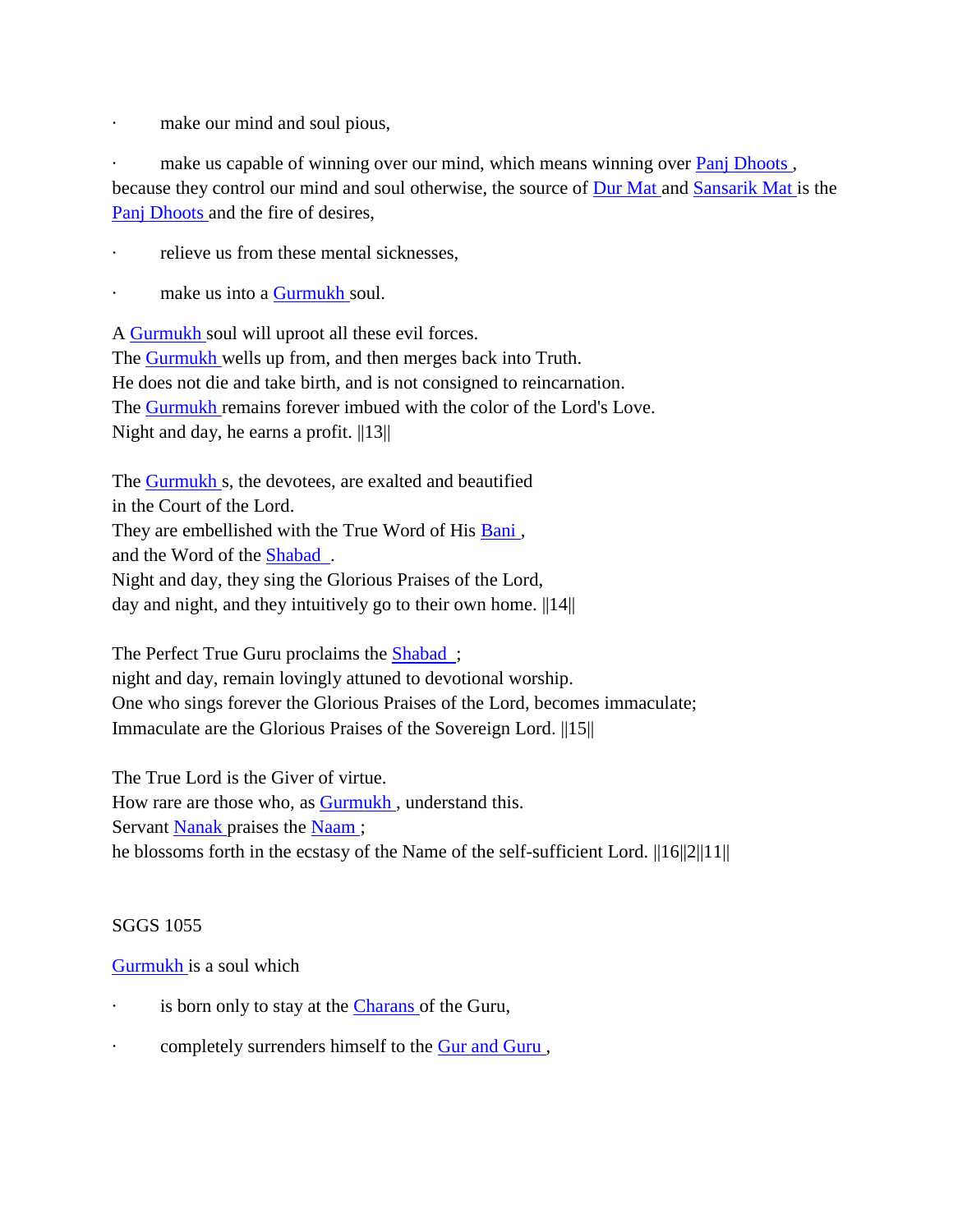is born to be absorbed in the complete Truth, complete silence, in **Param Jyot**, in Nirgun [Saroop o](http://satnaam.info/index.php?option=com_content&task=view&id=1484&Itemid=55)f [Dhan-Dhan Paar Braham Parmesar ,](http://satnaam.info/index.php?option=com_content&task=view&id=1734&Itemid=55)

- is merged in the [Akal Purakh a](http://satnaam.info/index.php?option=com_content&task=view&id=1219&Itemid=55)nd will never be born again so he will never die again
- is a **Jivan Mukt**, is relieved of the cycle of life and death.

is always in the eternal state of happiness, the true eternal blessings and the true eternal happiness,

- can't be distracted by the worldly [Maya t](http://satnaam.info/index.php?option=com_content&task=view&id=1538&Itemid=55)hings,
- · always stays in complete eternal enjoyment [Sat Chit Anand ,](http://satnaam.info/index.php?option=com_content&task=view&id=1331&Itemid=55)
- is always respected in the [Dargah o](http://satnaam.info/index.php?option=com_content&task=view&id=1751&Itemid=55)f Dhan-Dhan Paar Braham Parmesar.
- · has the indestructible divine wisdom available to them

remain absorbed day and night in singing and reciting the praise of **Akal Purakh** and so they make their life sublime by achieving salvation.

The Gurparsadi Gur Shabad, which is [GurParsaadi Naam –](http://satnaam.info/index.php?option=com_content&task=view&id=1670&Itemid=55) "– Ik Oankaar Sat Naam" is given by a Puran [Sant SatGuru .](http://satnaam.info/index.php?option=com_content&task=view&id=1344&Itemid=55) The souls who get themselves absorbed in such a Gurparsadi [Gur](http://satnaam.info/index.php?option=com_content&task=view&id=1681&Itemid=55)  [Shabad a](http://satnaam.info/index.php?option=com_content&task=view&id=1681&Itemid=55)chieve the purpose of their life, they achieve salvation. Such a soul :

- is absorbed in the [Gur Shabad a](http://satnaam.info/index.php?option=com_content&task=view&id=1681&Itemid=55)nd in the praise of [Akal Purakh o](http://satnaam.info/index.php?option=com_content&task=view&id=1219&Itemid=55)n a daily basis
- · achieves their objective of salvation,
- · is relieved of the cycle of life and death,
- · becomes [Jivan Mukt ,](http://satnaam.info/index.php?option=com_content&task=view&id=1624&Itemid=55)
- · live a very pious and truthful life,
- sees, speaks, hears and serves The Truth

Such eternal blessings are only given by [Akal Purakh H](http://satnaam.info/index.php?option=com_content&task=view&id=1219&Itemid=55)imself. And only a soul which is born to become a **Gurmukh** can understand this Gurparsadi game, this divine play.

The soul which praises this Gurparsadi [Gur Shabad –](http://satnaam.info/index.php?option=com_content&task=view&id=1681&Itemid=55) [GurParsaadi Naam –](http://satnaam.info/index.php?option=com_content&task=view&id=1670&Itemid=55) " [Ik Oankaar Sat](http://satnaam.info/index.php?option=com_content&task=view&id=1648&Itemid=55)  Naam" and become absorbed in it, is always in a state of eternal happiness, nothing can distract Him. Only a soul like that can be called a [Gurmukh .](http://satnaam.info/index.php?option=com_content&task=view&id=1674&Itemid=55)

[Dhan-Dhan Shri Guru Granth Sahib Ji i](http://satnaam.info/index.php?option=com_content&task=view&id=1734&Itemid=55)s full of such diamonds and priceless jewels of divine wisdom. They show us a path to the discovery of the Truth. Of how to become truthful and to be able to see, speak, hear and serve the Truth. These gems of divine wisdom shown in the above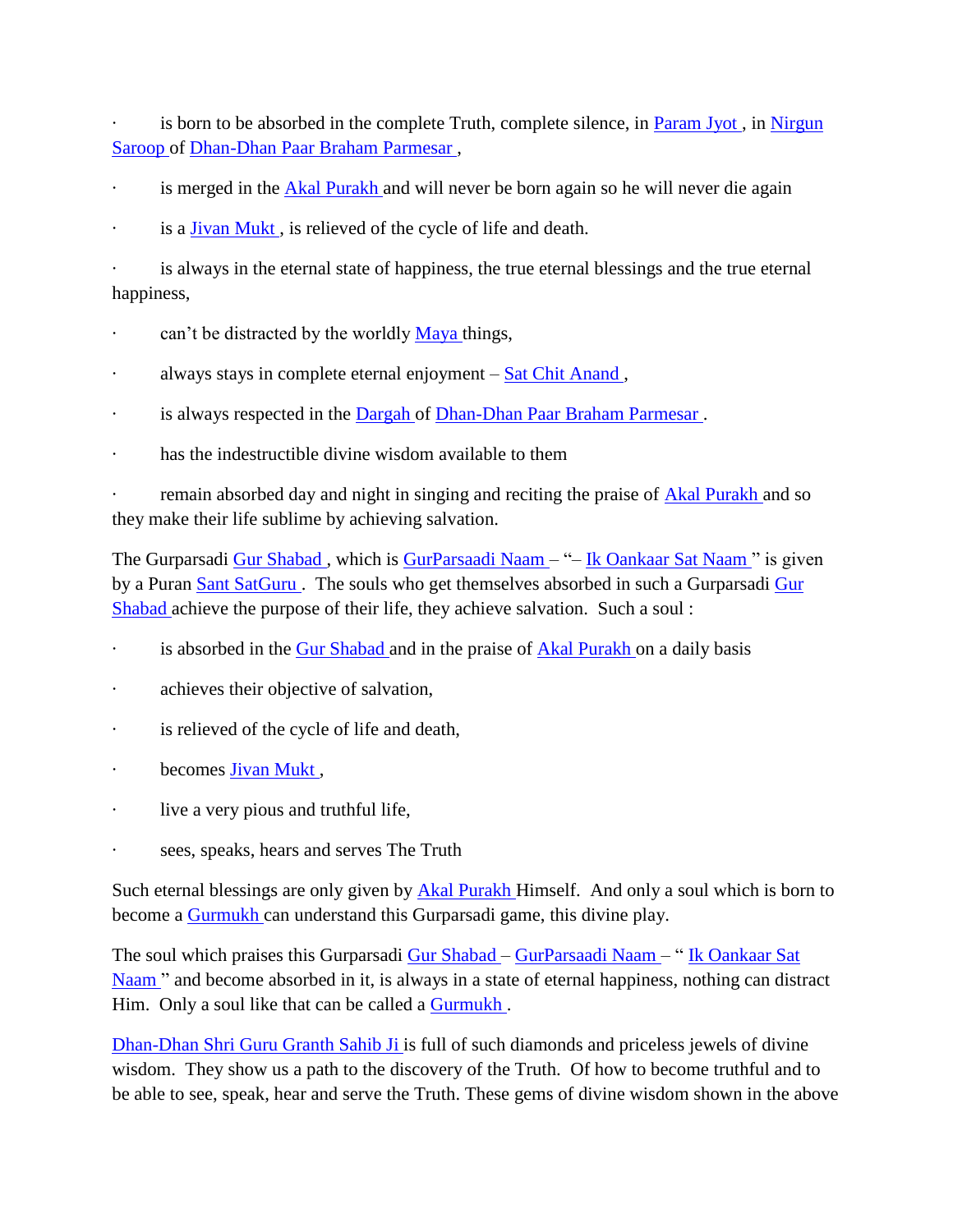verses from "SGGS" [\(Shri Guru Granth Sahib Ji \)](http://satnaam.info/index.php?option=com_content&task=view&id=1284&Itemid=55) have been very kindly given to us by the [GurBani .](http://satnaam.info/index.php?option=com_content&task=view&id=1678&Itemid=55) They tell us how pious and what level of spirituality the soul of a [Gurmukh i](http://satnaam.info/index.php?option=com_content&task=view&id=1674&Itemid=55)s at.

However, this word "Gurmukh" has been and continues to be used by the masses in an incomplete and untrue sense. Let us understand the divinity hidden in this word. It shows a very high spiritual and eternal condition of a soul and let us pledge ourselves to try to stop misusing the word [Gurmukh .](http://satnaam.info/index.php?option=com_content&task=view&id=1674&Itemid=55) We should instead evaluate ourselves in light of the above divine wisdom, and try to become a [Gurmukh o](http://satnaam.info/index.php?option=com_content&task=view&id=1674&Itemid=55)urselves.

The key to become a [Gurmukh a](http://satnaam.info/index.php?option=com_content&task=view&id=1674&Itemid=55)nd the key to the [Dargah i](http://satnaam.info/index.php?option=com_content&task=view&id=1751&Itemid=55)s the Gurparsadi [Gur Shabad –](http://satnaam.info/index.php?option=com_content&task=view&id=1681&Itemid=55) [GurParsaadi Naam –](http://satnaam.info/index.php?option=com_content&task=view&id=1670&Itemid=55) [Ik Oankaar Sat Naam ,](http://satnaam.info/index.php?option=com_content&task=view&id=1648&Itemid=55) which is given by a Puran [Sant SatGuru ,](http://satnaam.info/index.php?option=com_content&task=view&id=1344&Itemid=55) a [Puran](http://satnaam.info/index.php?option=com_content&task=view&id=1414&Itemid=55)  Braham Gyani. Let us pray to the Almighty to bless us with this Gurparsadi [Gur Shabad –](http://satnaam.info/index.php?option=com_content&task=view&id=1681&Itemid=55) [GurParsaadi Naam –](http://satnaam.info/index.php?option=com_content&task=view&id=1670&Itemid=55) [Ik Oankaar Sat Naam ,](http://satnaam.info/index.php?option=com_content&task=view&id=1648&Itemid=55), which only can lead us to the salvation – [Jivan](http://satnaam.info/index.php?option=com_content&task=view&id=1624&Itemid=55)  [Mukt .](http://satnaam.info/index.php?option=com_content&task=view&id=1624&Itemid=55)

[Dassan Dass \(](http://satnaam.info/index.php?option=com_content&task=view&id=1743&Itemid=55)Slave Of God's Slaves)

## <span id="page-24-0"></span>**4. In Praise Of A Gurmukh**

[Gurmukh n](http://satnaam.info/index.php?option=com_content&task=view&id=1674&Itemid=55)adang, [Gurmukh v](http://satnaam.info/index.php?option=com_content&task=view&id=1674&Itemid=55)edang, [Gurmukh r](http://satnaam.info/index.php?option=com_content&task=view&id=1674&Itemid=55)aheya samaee

#### **The [Gurmukh](http://satnaam.info/index.php?option=com_content&task=view&id=1674&Itemid=55) is united with the Naad (music of the** [Naam](http://satnaam.info/index.php?option=com_content&task=view&id=1520&Itemid=55) **); the [Gurmukh](http://satnaam.info/index.php?option=com_content&task=view&id=1674&Itemid=55) overflows with the Divine Wisdom; the [Gurmukh](http://satnaam.info/index.php?option=com_content&task=view&id=1674&Itemid=55) is completely absorbed in God.**

Guru Nanak Dev Ji in [Jap Ji Sahib](http://satnaam.info/index.php?option=com_content&task=view&id=69&Itemid=15) page 2.

These divine words have a very deep meaning sung in the praise of a [Gurmukh S](http://satnaam.info/index.php?option=com_content&task=view&id=1674&Itemid=55)oul. These words are describing the very high spiritual condition of a [Gurmukh S](http://satnaam.info/index.php?option=com_content&task=view&id=1674&Itemid=55)oul.

#### [GURMUKH N](http://satnaam.info/index.php?option=com_content&task=view&id=1674&Itemid=55)ADANG :

The [Gurmukh i](http://satnaam.info/index.php?option=com_content&task=view&id=1674&Itemid=55)s a Soul who is united with the divine music of Naam. He is absorbed in the eternal music of [Naam .](http://satnaam.info/index.php?option=com_content&task=view&id=1520&Itemid=55) The Five Spiritual Sounds [\(Panch Shabad Anhad Naad \)](http://satnaam.info/index.php?option=com_content&task=view&id=1467&Itemid=55) , the divine music becomes a part of his life. He listens to this divine music on a continuous basis in his tenth gate [\(Dassam Duaar \)](http://satnaam.info/index.php?option=com_content&task=view&id=1745&Itemid=55) . [Bhagat B](http://satnaam.info/index.php?option=com_content&task=view&id=1802&Itemid=55)aynee [Ji e](http://satnaam.info/index.php?option=com_content&task=view&id=1626&Itemid=55)xplains it further :

Raamkalee, The Word Of Baynee [Ji](http://satnaam.info/index.php?option=com_content&task=view&id=1626&Itemid=55) :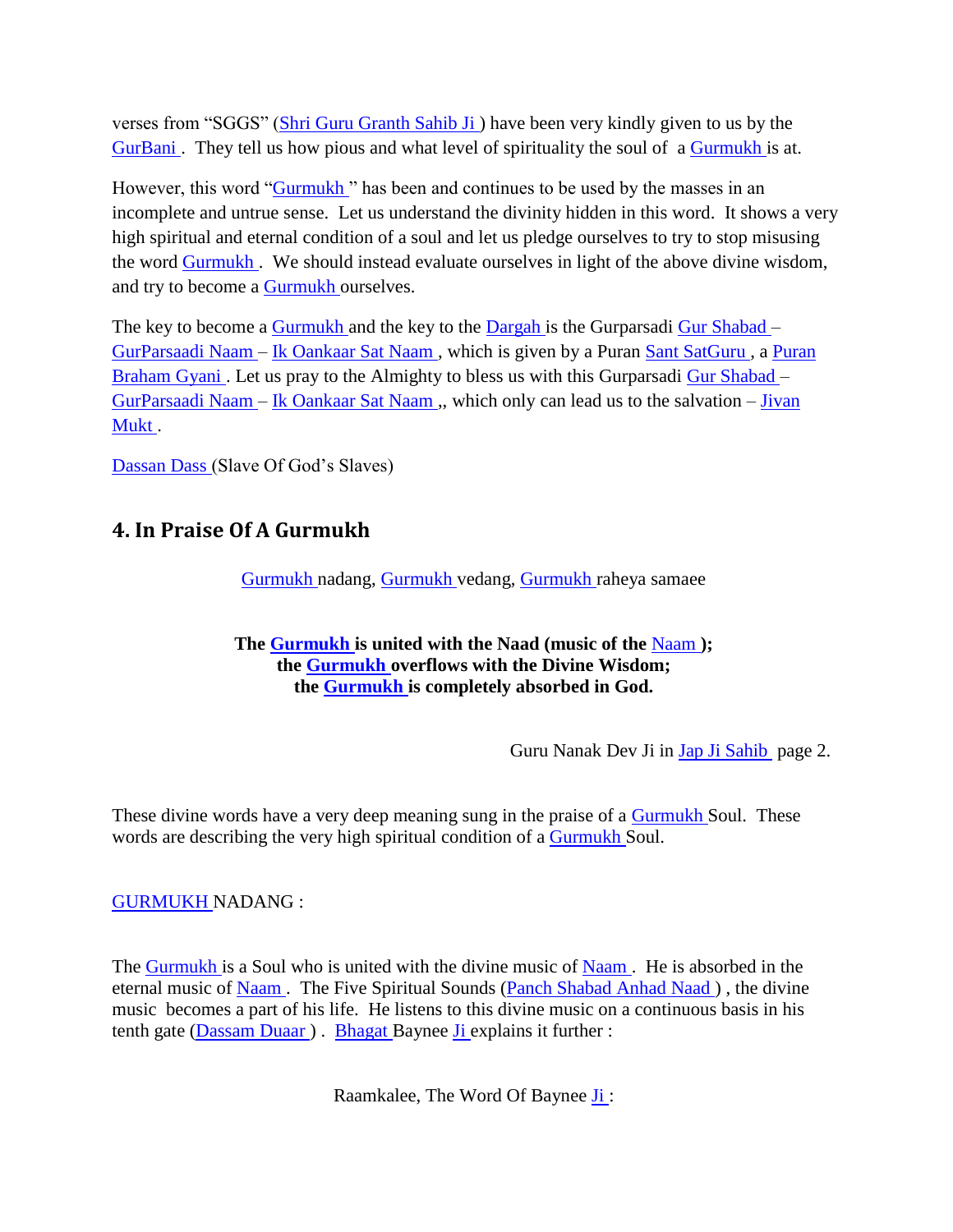One Universal Creator God. By The Grace Of The True Guru:

The energy channels of the Ida, Pingala and Shushmanaa: these three dwell in one place. This is the true place of confluence of the three sacred rivers: this is where my mind takes its cleansing bath.  $||1||$ 

O Saints, the Immaculate Lord dwells there; how rare are those who go to the Guru, and understand this. The all-pervading immaculate Lord is there. ||1||Pause||

What is the insignia of the Divine Lord's dwelling? The un -struck sound current of the **[Shabad](http://satnaam.info/index.php?option=com_content&task=view&id=1295&Itemid=55)** vibrates there. There is no moon or sun, no air or water there. The [Gurmukh](http://satnaam.info/index.php?option=com_content&task=view&id=1674&Itemid=55) becomes aware, and knows the Teachings. ||2||

Spiritual wisdom wells up, and evil-mindedness departs; the nucleus of the mind sky is drenched with Ambrosial Nectar. One who knows the secret of this device, meets the Supreme Divine Guru. ||3||

The Tenth Gate is the home of the inaccessible, infinite Supreme Lord. Above the store is a niche, and within this niche is the commodity. ||4||

One who remains awake, never sleeps. The three qualities and the three worlds vanish, in the state of [Samadhi .](http://satnaam.info/index.php?option=com_content&task=view&id=1276&Itemid=55) He takes the [Beej Manter ,](http://satnaam.info/index.php?option=com_content&task=view&id=1807&Itemid=55) the Seed Mantra, and keeps it in his heart. Turning his mind away from the world, he focuses on the cosmic void of the absolute Lord. ||5||

He remains awake, and he does not lie. He keeps the five sensory organs under his control. He cherishes in his consciousness the Guru's Teachings. He dedicates his mind and body to the Lord's Love. ||6||

He considers his hands to be the leaves and branches of the tree. He does not lose his life in the gamble.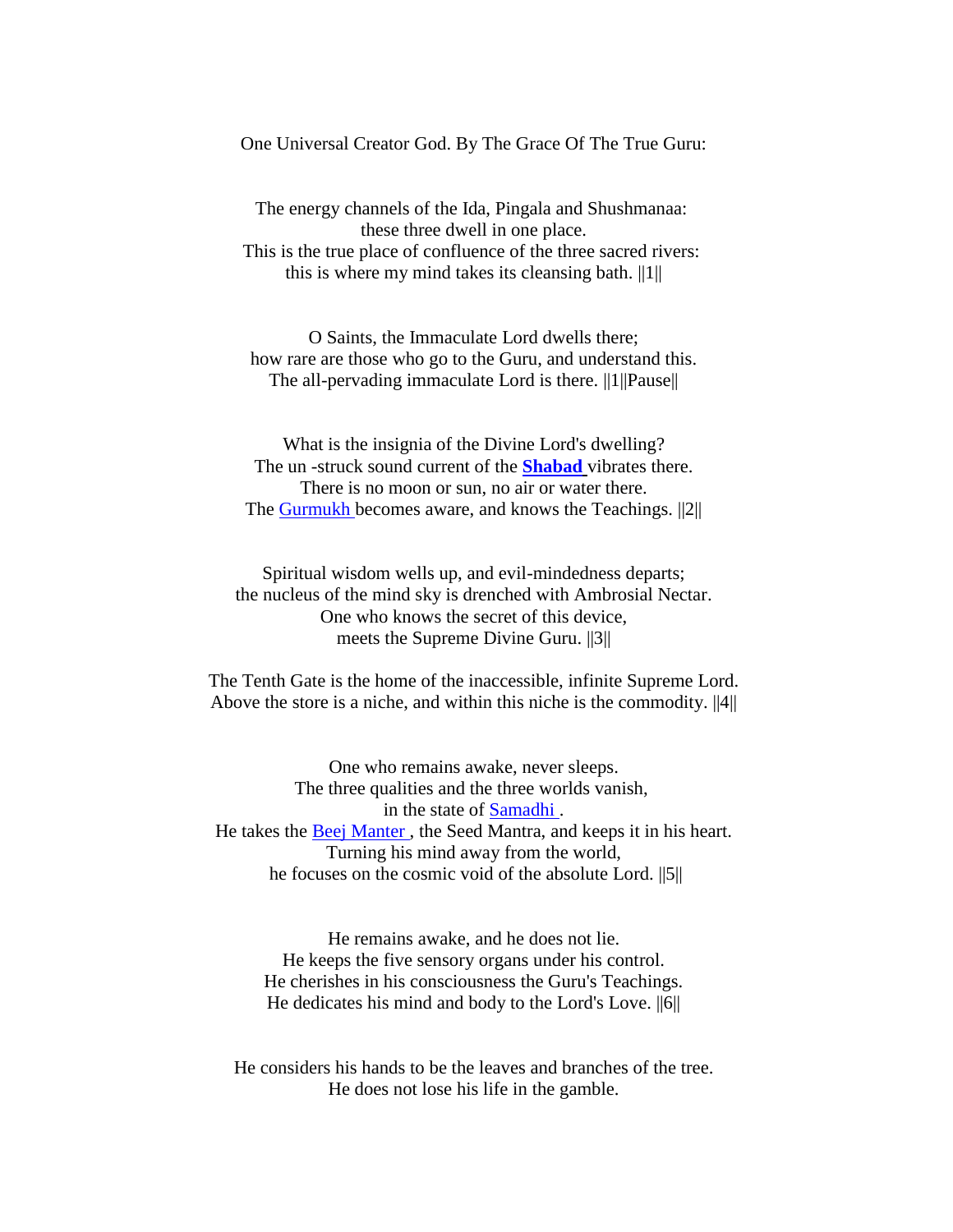He plugs up the source of the river of evil tendencies. Turning away from the west, he makes the sun rise in the east. He bears the unbearable, and the drops trickle down within; then, he speaks with the Lord of the world. ||7||

The four-sided lamp illuminates the Tenth Gate. The Primal Lord is at the center of the countless leaves. He Himself abides there with all His powers. He weaves the jewels into the pearl of the mind. ||8||

The lotus is at the forehead, and the jewels surround it. Within it is the Immaculate Lord, the Master of the three worlds. The **[Panch Shabad](http://satnaam.info/index.php?option=com_content&task=view&id=1467&Itemid=55) -** the five primal sounds, resound and vibrate their in their purity. The chauris - the fly brushes wave, and the conch shells blare like thunder.

The [Gurmukh](http://satnaam.info/index.php?option=com_content&task=view&id=1674&Itemid=55) tramples the demons underfoot with his spiritual wisdom. Baynee longs for Your Name, Lord. ||9||1||

#### SGGS 974

The tenth gate (Dassam Duaar) is the place where the Supreme Light (Param Jyot) resides in a [Gurmukh S](http://satnaam.info/index.php?option=com_content&task=view&id=1674&Itemid=55)oul. The NAAD is the true and real music. It sounds like a combination of various musical instruments, for some of the [Gurmukh t](http://satnaam.info/index.php?option=com_content&task=view&id=1674&Itemid=55)his turns into GurBani, for some others it becomes Kirtan. This is how the Gurus and Bhagats received the GurBani. It is a direct music and sound connection between a Gurmukh and [Akal Purakh a](http://satnaam.info/index.php?option=com_content&task=view&id=1219&Itemid=55)long with [Param Jyot .](http://satnaam.info/index.php?option=com_content&task=view&id=1453&Itemid=55) Such a condition comes only after [Dassam Duaar o](http://satnaam.info/index.php?option=com_content&task=view&id=1745&Itemid=55)pens.

What else happens when [Dassam Duaar o](http://satnaam.info/index.php?option=com_content&task=view&id=1745&Itemid=55)pens? Divine Knowledge enters -

#### **[GURMUKH](http://satnaam.info/index.php?option=com_content&task=view&id=1674&Itemid=55)** VEDANG

This means that the divine knowledge –  $Braham Gyan$  starts to flow into the Soul of such a Gurmukh. Whatever a [Gurmukh s](http://satnaam.info/index.php?option=com_content&task=view&id=1674&Itemid=55)ays or tells is **Puran** [Hukam a](http://satnaam.info/index.php?option=com_content&task=view&id=1652&Itemid=55)nd Braham Gyan. All his words are divine words. He becomes a living [Granth \(](http://satnaam.info/index.php?option=com_content&task=view&id=1731&Itemid=55)Scriptures) of divine knowledge –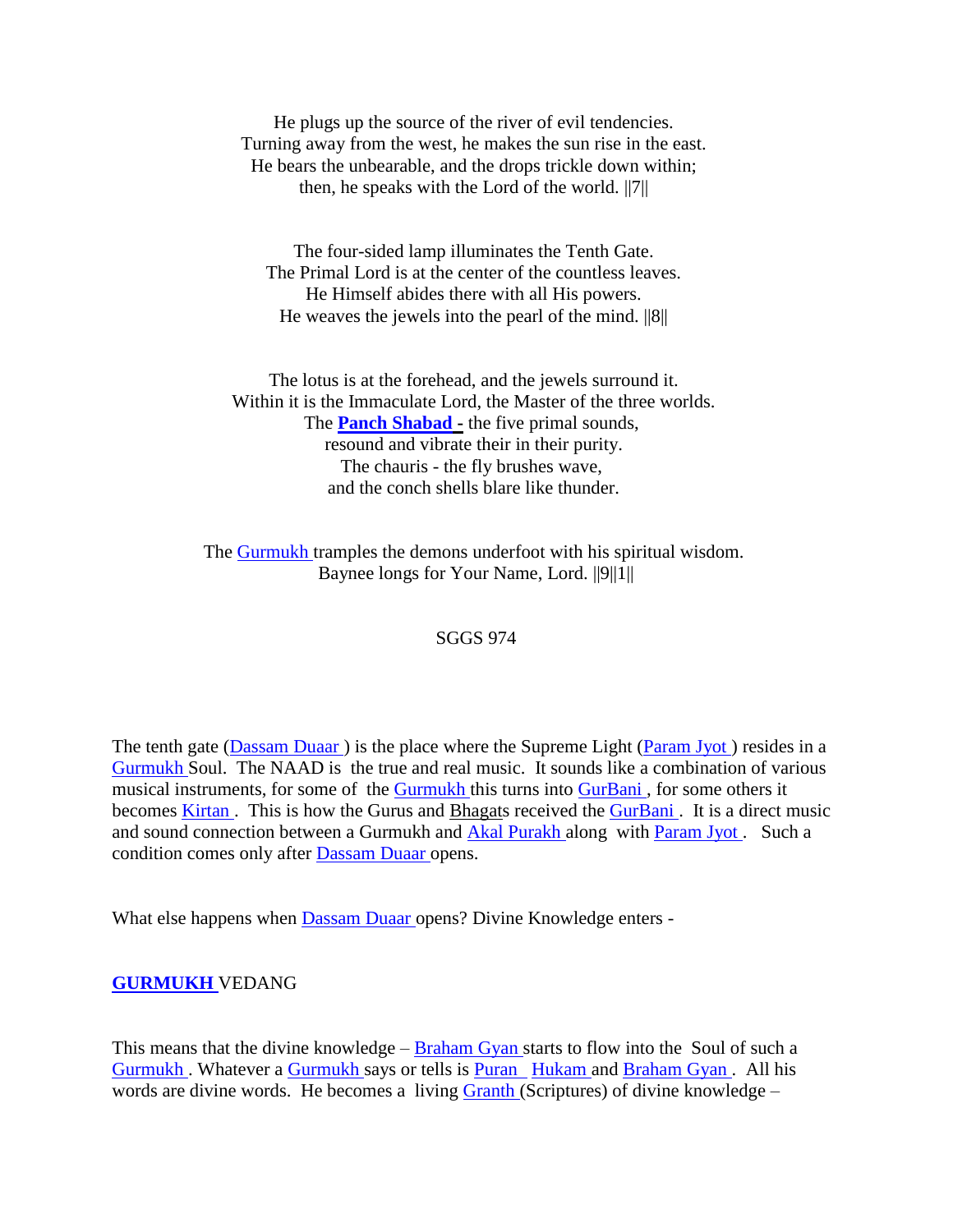[Braham Gyan .](http://satnaam.info/index.php?option=com_content&task=view&id=1779&Itemid=55) At such a spiritual level he becomes a completely truthful person and starts to serve the Truth. He is absorbed in the Truth and then what happens is :

## **[GURMUKH](http://satnaam.info/index.php?option=com_content&task=view&id=1674&Itemid=55)** RAHEYA SAMAEE

This means he is completely absorbed in the **Akal Purakh**. He becomes one with Akal Purakh and all these things happen in [Sach Khand .](http://satnaam.info/index.php?option=com_content&task=view&id=1378&Itemid=55)

At such a high spiritual level he becomes a [Puran Sant Puran Brahamgiani a](http://satnaam.info/index.php?option=com_content&task=view&id=1407&Itemid=55)nd a Pargateyo Jyot

. BUT KEEP IN MIND ONLY SUCH A PERSON WILL BECOME A [GURMUKH W](http://satnaam.info/index.php?option=com_content&task=view&id=1674&Itemid=55)HO HAS SURRENDERED EVERYTHING TO THE GURU.

[Dassan Dass \(](http://satnaam.info/index.php?option=com_content&task=view&id=1743&Itemid=55)Slave oF God's Slaves)

## <span id="page-27-0"></span>**5. Behavior Of The Gurmukhs**

The Gurparsadi Naam is not merely the name of God; it is his invisible form that pervades in the people who are on the path of God realization. It is the Satguru who is alive in the Hirda of a worshipper.

The Satguru (Naam) residing in the Hirda communicates back and forth with the worshipper and keeps the worshipper apprised of their state of mind at all times, in numerous ways.

The Naam, like God, is independent of the religions and is obtained from the Brahmgyani Saints who have been authorized by the God to distribute it. Only the people who are destined by the God (before they got in their mother's womb) can get Naam. So the whole thing about God realization, meeting the Saint Satguru, obtaining the Naam and later on completion of the Bhagti under the surveillance of the Saint is because of the destiny written by God in the Dargah (The supreme court of Truth). The people, who have Gurparsadi Naam in their hirda, exhibit the following types of behaviors:

- · They live life free of desires and are contented with what they have
- They are always full of gratitude to God regardless of the circumstances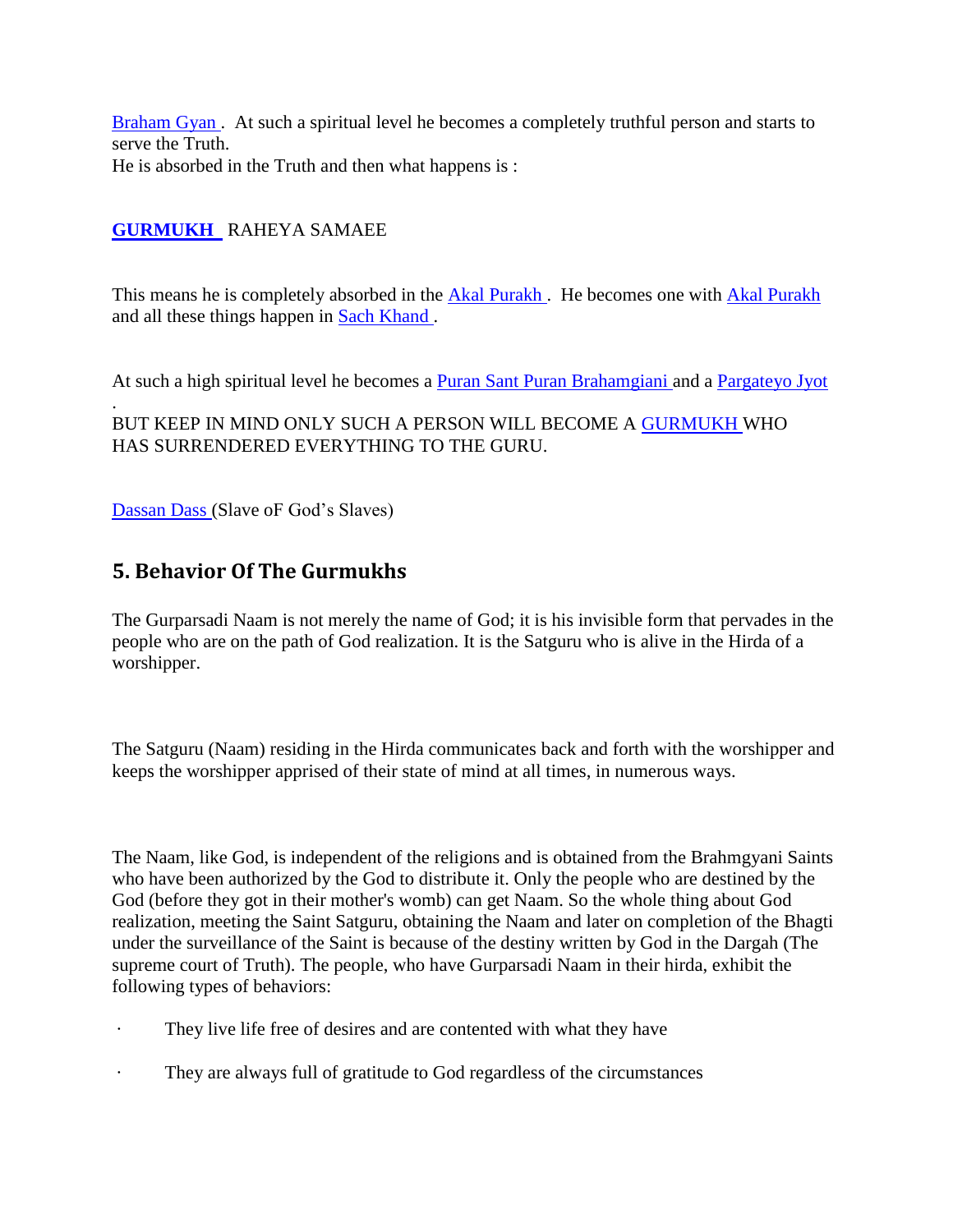· They live a life of total surrender to the Gur, Guru, the Paramjyot

· They realize that all living forms and things are actually the God himself dressed in the robes of Maya

They realize that God acts in all, and hence, every circumstance is according to God's will. It is indeed his song and dance being performed in front of your eyes

They realize that all the universes and all physical forms are just one entity, that is God himself. This awareness then guides them to shatter the wall of illusion (Maya). Once you know that all beings are God himself and that all actions are happening because of only God's will, then, why would you indulge in the five vices (Uncontrolled Sex, Anger, Greed, Attachments, Ego). The God realization liberates them from the feelings of jealousy, praising and slandering of others and judging others.

- · They live with God in all their actions and thoughts
- They are not doubting types.
- · They are very self assured
- · They are never melancholy but always in a state of delight and even ecstasy

They are free of worries and they take the happenings as they unfold in front of them. Nothing is good or bad.

- · They are well wishers of every body naturally, because they see God in every body
- · They are attached to nothing. So, loss of belonging does not bother them.

The birth or death of some body neither makes them happy or sad. They are emotionally in a neutral state of mind

They realize that the God, The Saint they obtained the Naam from, and the Naam itself, all are the same, the Param Jyot. All their strength comes from the Param jyot. God is their parent, friend, their relative, and the basis of their very existence. They do not have anything in their life that is independent of God.

What ever they do, they realize that the action, the product and creator of that work is God.

They have no feeling of guilt, because everything is done under God's will

They have no fear of anything

This article has been written with the blessings of the Gur, Guru, and Gurparsadi Naam.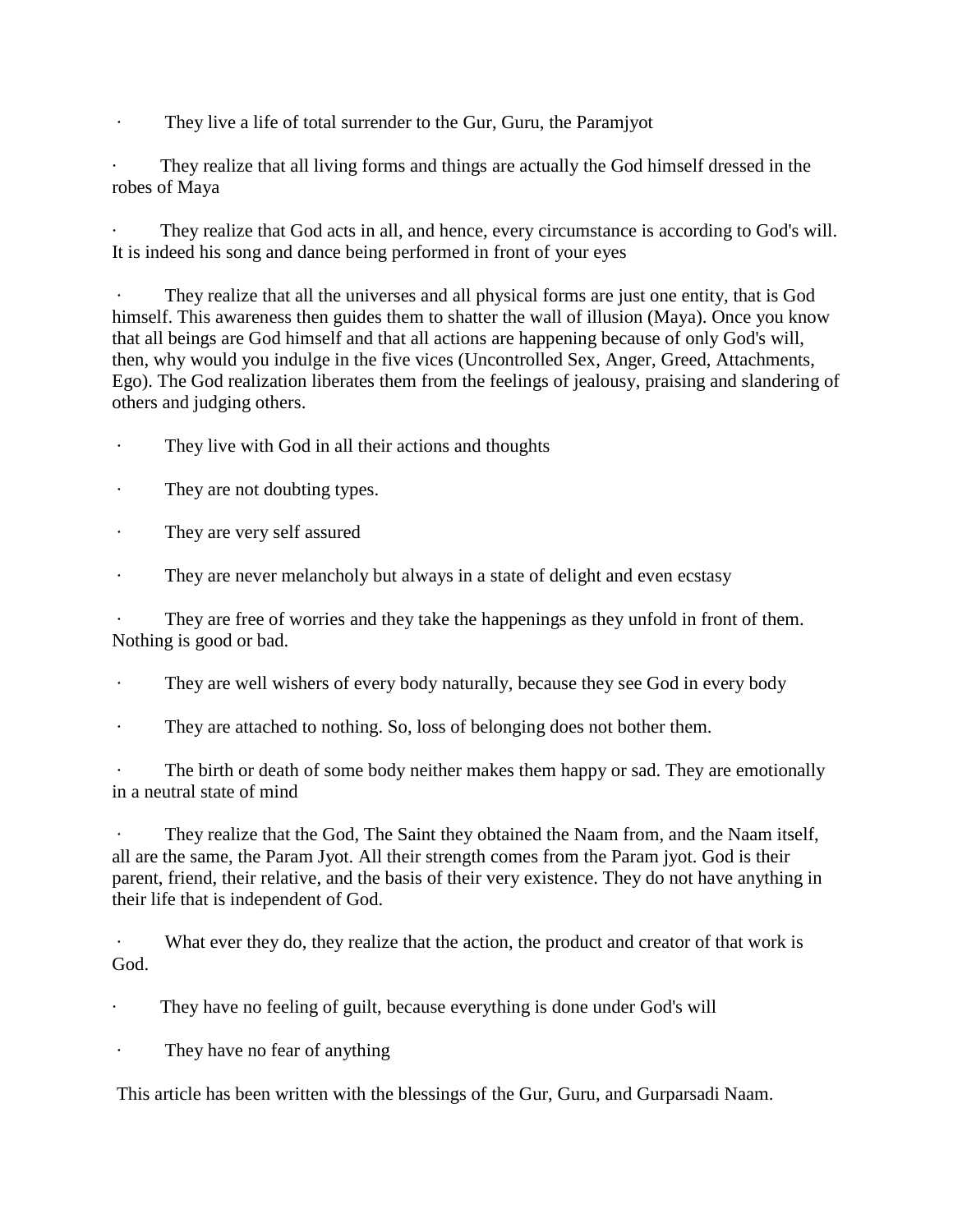A Humble Servant.

## <span id="page-29-0"></span>**6. Gurmukh Gives Everything**

The Gurmukhs are the ones who give their everything to the Gur (God, the Highest Guru) and Guru (God manifested as an enlightened soul, and the word of God) become free of desires and reach the heights of spiritual worlds, such souls always live in the [Dargah w](http://satnaam.info/index.php?option=com_content&task=view&id=1751&Itemid=55)ho follow these mandatory divine laws of the [Dargah .](http://satnaam.info/index.php?option=com_content&task=view&id=1751&Itemid=55)

Give Body [\(Tunn\)](http://satnaam.info/index.php?option=com_content&task=view&id=1244&Itemid=55), Mind [\(Munn\)](http://satnaam.info/index.php?option=com_content&task=view&id=1906&Itemid=55) and Wealth (Dhann):

#### [Tunn:](http://satnaam.info/index.php?option=com_content&task=view&id=1244&Itemid=55)–

- by dedicating to the [Seva o](http://satnaam.info/index.php?option=com_content&task=view&id=1298&Itemid=55)f Gur and Guru,
- by dedicating to the the [Seva o](http://satnaam.info/index.php?option=com_content&task=view&id=1298&Itemid=55)f the Sat Naam,
- the [Seva](http://satnaam.info/index.php?option=com_content&task=view&id=1298&Itemid=55) of the Truth by serving and delivering the Truth,
- by seeing and speaking the truth,
- by writing and communicating truth to the masses,
- by giving truth [Sat Naam GurParsaad t](http://satnaam.info/index.php?option=com_content&task=view&id=1324&Itemid=55)o the Sangat;

#### $Munn$ :

- by listening and accepting the words of the Gur and Guru,
- by listening and doing GurBani
- by becoming GurBani,
- by leaving their own wisdom and taking divine wisdom of the Gur and Guru,
- and earning this divine wisdom by bringing it into the daily actions and deeds;

#### [Dhann](http://satnaam.info/index.php?option=com_content&task=view&id=1733&Itemid=55) :–

- by giving **Dasvandh** (tenth) of the earnings to the **Seva of Gur and Guru**
- $\bullet$  become nirlep (unattached) from Maya,
- become free from the *Haumai* (ego) and **Panj Dhoots** (pride, attachment, greed, lust, anger).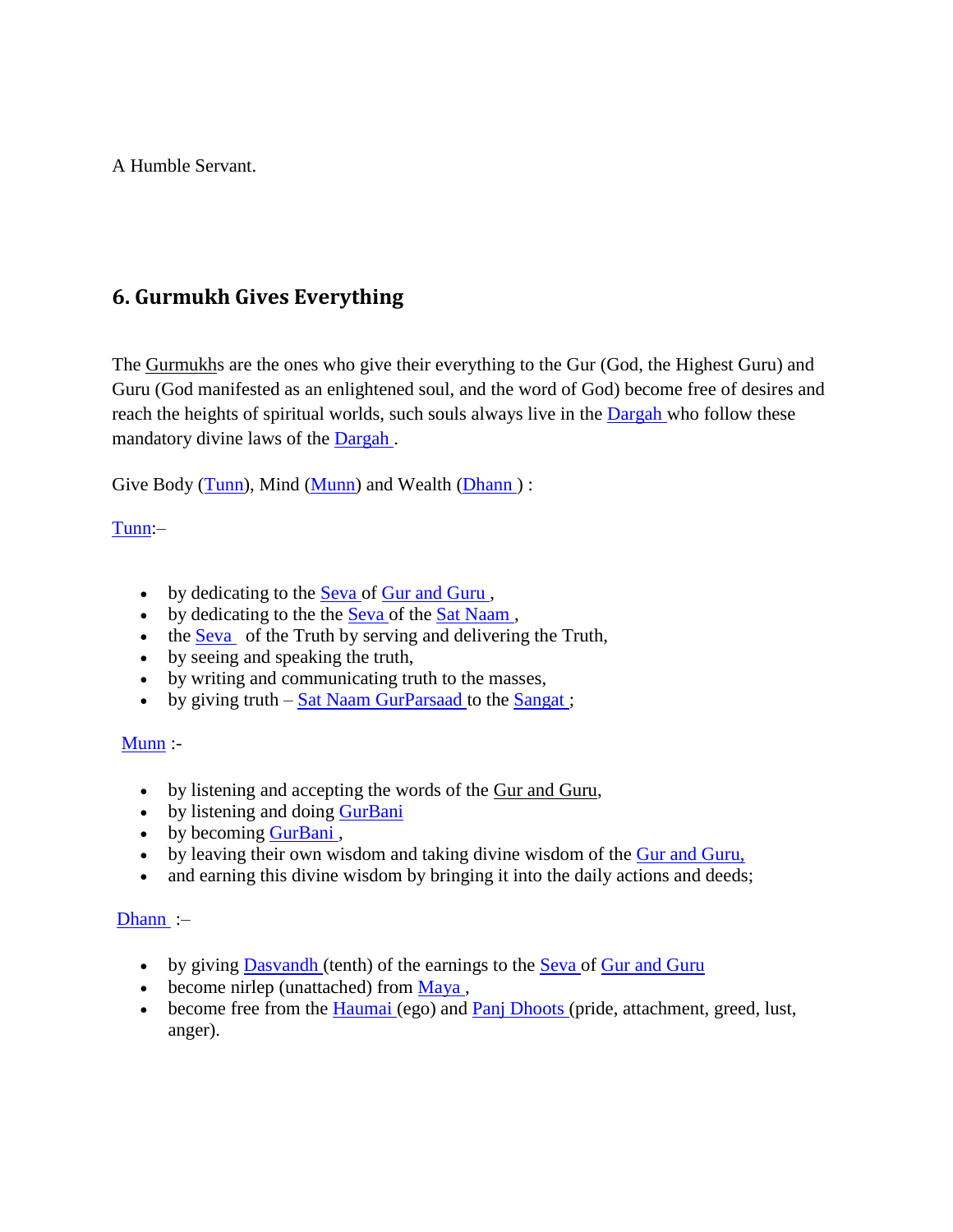#### **"** [Tunn](http://satnaam.info/index.php?option=com_content&task=view&id=1244&Itemid=55) **[Munn](http://satnaam.info/Tunn)** [Dhann](http://satnaam.info/index.php?option=com_content&task=view&id=1733&Itemid=55) **sabh saup gur kau,** [Hukam](http://satnaam.info/index.php?option=com_content&task=view&id=1652&Itemid=55) **manio paaiaa." Sacrifice body, mind and wealth to the Gur, obeying the Command of God, one attains self-realization"**

**Guru Amar Das** Ji **, "Anand Sahib".**

[Dassan Dass \(](http://satnaam.info/index.php?option=com_content&task=view&id=1743&Itemid=55)Slave Of God's Slaves)

## <span id="page-30-0"></span>**7. Beymukh (turning back on the Guru) and Sanmukh (walking to the Guru)**

With the Truth Lord's eternal, lovable, graceful grace let us pray to great, great, dear lovable Guru for giving us the divine wisdom to understand the divine word [Beymukh \(](http://satnaam.info/index.php?option=com_content&task=view&id=1804&Itemid=55)disciple who turns their back on the Guru) and also the divine word [Sanmukh \(](http://satnaam.info/index.php?option=com_content&task=view&id=1351&Itemid=55)disciple who walks towards the Guru).

These two words are opposites. A **[Sanmukh](http://satnaam.info/index.php?option=com_content&task=view&id=1351&Itemid=55)** follows the path of their Guru in order to become a [Gurmukh a](http://satnaam.info/index.php?option=com_content&task=view&id=1674&Itemid=55)nd reach the heights of spirituality. A [Beymukh t](http://satnaam.info/index.php?option=com_content&task=view&id=1804&Itemid=55)urns their back on their Guru and follows the path to spiritual destruction. A [Beymukh f](http://satnaam.info/index.php?option=com_content&task=view&id=1804&Itemid=55)ollows the path to spiritual destruction. Both these divine words describe the state of mind of a person in relation to their Guru. Their state of mind is reflected by their physical actions, reactions and deeds, thoughts and mental outlook and behavior towards their Guru and the Timeless, Transcendental, Supreme Being.

GURU'S WORD WISDOM (GurBani)

One very important thing to understand about the Guru's word wisdom is that these are the words of the Sat Guru, the Truth Guru and Timeless Formless Being [\(Nirankaar \)](http://satnaam.info/index.php?option=com_content&task=view&id=1490&Itemid=55) . The Guru's word wisdom (GurBani) is the divine wisdom that came directly from Timeless Transcendental Supreme Being to the Truth Guru and Saints and Devotees and was very kindly put together by the fifth Sikh Truth Guru "Arjun Dev" the King of Kings and called the [Aad G](http://satnaam.info/index.php?option=com_content&task=view&id=1156&Itemid=55)ranth (A.G.) , meaning Primal Scriptures. By virtue of being the word of the Almighty it is complete, pure and pious eternal Truth and nothing else.

O True Disciples of Truth Lord, know that the words of the Truth Guru, are true, absolutely true. The Creator Lord Himself causes the Guru to utter it. SSGS 308

Believing in the word of God and trusting the word of the Timeless Transcendental Supreme Being is the key to spiritual success. Listening, accepting and doing what the Guru's word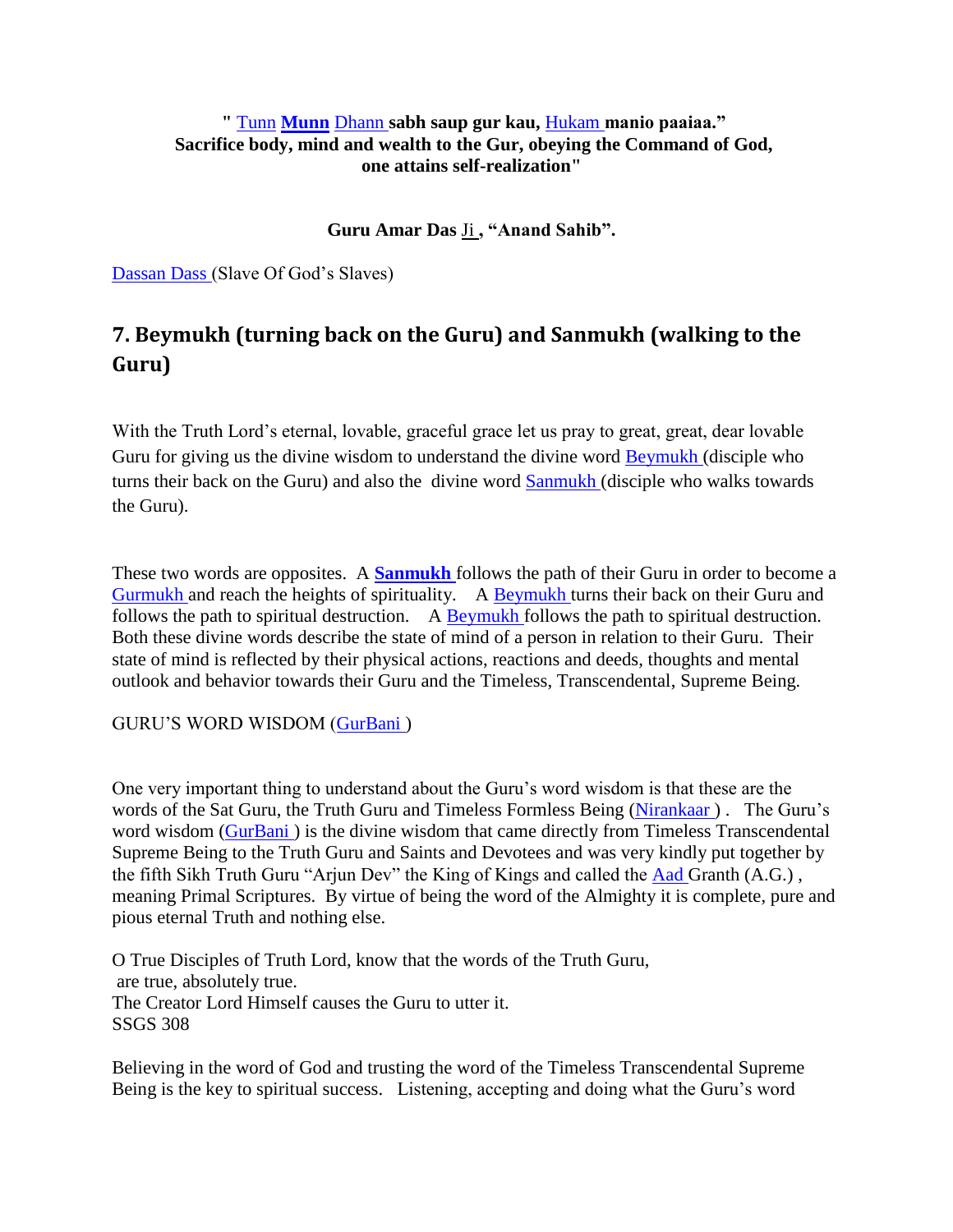wisdom teaches us, is the key to spiritual success. The state of listening is not merely listening with your ears. No, true listening means bringing this word of God inside your heart centre by believing in it 100% as eternal, unquestionable Truth. Only once that has happened does the acceptance of the divine word happen inside you. Then and only then do you believe and trust one hundred percent that whatever the Guru's word wisdom teaches is the Eternal Truth. Then and only then do you trust that this Divine Truth will never change and that Truth is not prone to any changes.

Anything that is prone to change is not the Truth and anything that stays same and doesn't change with time is the Eternal Truth.

Truth in the primal beginning, Truth when the Ages commenced, Truth now, Nanak : Truth forevermore.

#### SGGS 1

The Timeless Transcendental Supreme Being's realm is called the Divine Court. There are certain rules and regulations and laws which we have to follow to reach that court of God. Each one of these are mandatory divine laws that have to be followed to reach and stay in the court of God. Guru's lovable word wisdom is the description of all these mandatory divine laws, rules and regulations. By following them your soul can reach the court of God and become a permanent member of His court.

All this happens only after the acceptance of the Truth Guru's word wisdom as being God's word. Lovable Truth comes inside our heart, comes inside our very being. Then we start to follow the Truth Guru's word wisdom and the mandatory divine laws described therein.

For example, the great, great, dear and lovable Guru Nanak king of kings wrote in the verse of the prayer called  $Jap Ji$ :

In deep meditation all pains and sins are obliterated.

Accepting and truly believing, one reaches the door of salvation – the door to God's court.

Listening and accepting the Guru's word wisdom, the mind experiences divine love.

The stages of listening to the Guru's word wisdom in deep meditation and belief as described above are very high spiritual states.

Full belief and commitment, full faith and trust, full devotion and love, takes us to higher and higher realms of Eternal Truth and spirituality. As our love keeps on enhancing we keep on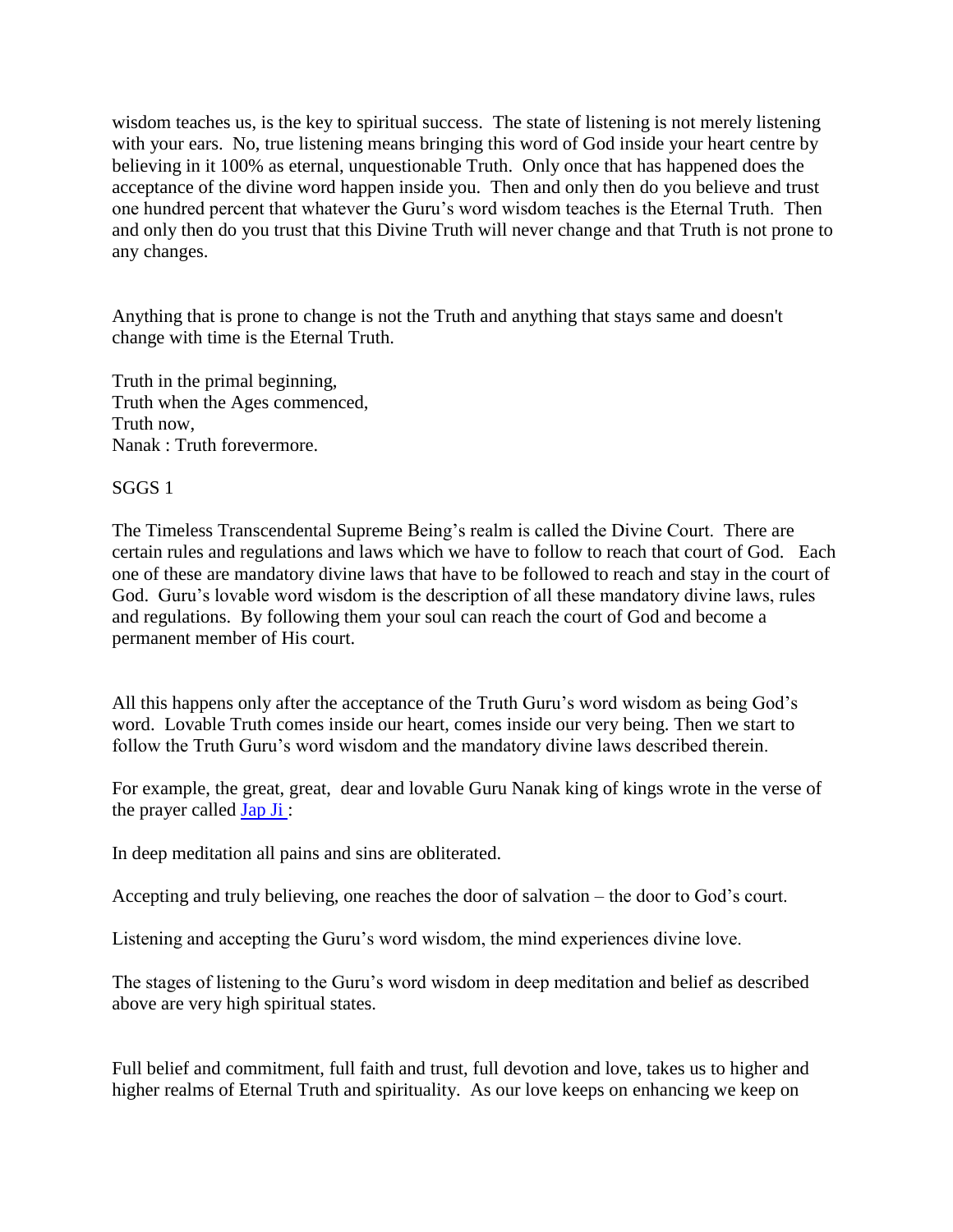doing more and more of Guru's wisdom in our day to day life. We keep enhancing the practice of the Guru's word wisdom in our day to day deeds, actions, reactions, thoughts, mental outlook and behavior. We keep on progressing faster and faster on this path to God's realm of Truth.

Most Sikhs say that Sikh Scripture, the [Aad G](http://satnaam.info/index.php?option=com_content&task=view&id=1156&Itemid=55)ranth now known as the [Shri Guru Granth Sahib Ji](http://satnaam.info/index.php?option=com_content&task=view&id=1284&Itemid=55)  (SGGS) is their Guru. And they are right, the Guru's word wisdom has been described as the Guru in some verses :

Word is the Guru, and the Guru is word. Within the Guru's word is all the ambrosial nectar.

The Holy Book is the place of the Supreme Lord. In the holy congregation, sing these praises of God, they contain God's perfect Wisdom.

The Wondrous, wondrous word is the Formless God.

The Sikh Scripture contains the Supreme Universal Wisdom. It is the Divine Wisdom form of the Timeless Eternal Truth Being. But the question we need to ask ourselves is what state are we operating in? After pronouncing that the Sikh scripture is our Guru, are we in the state of listening and accepting and then doing? Let us put it like this:

Are we listening to the Guru?

Are we accepting the Guru's word?

Are we doing what the Guru is telling us to do?

Let us take an example here. The first paragraph of the Sikh scripture is the beginning of the [Jap Ji p](http://satnaam.info/index.php?option=com_content&task=view&id=1634&Itemid=55)rayer. It is telling us to repeat the Mool Manter :

One God Truth Name Creator Being Without Fear Without Hate Timeless Deathless Being Self Sustained. REPEAT.

Are we doing this repetition? If not, then neither have we listened to it, nor accepted it and that's why we are not doing it. This means that we are not following the divine word of the Guru!

The next question is if we are not listening, accepting and doing the Guru's word wisdom, then what right do we have to call the Sikh Scripture our Guru? The answer is obviously no right.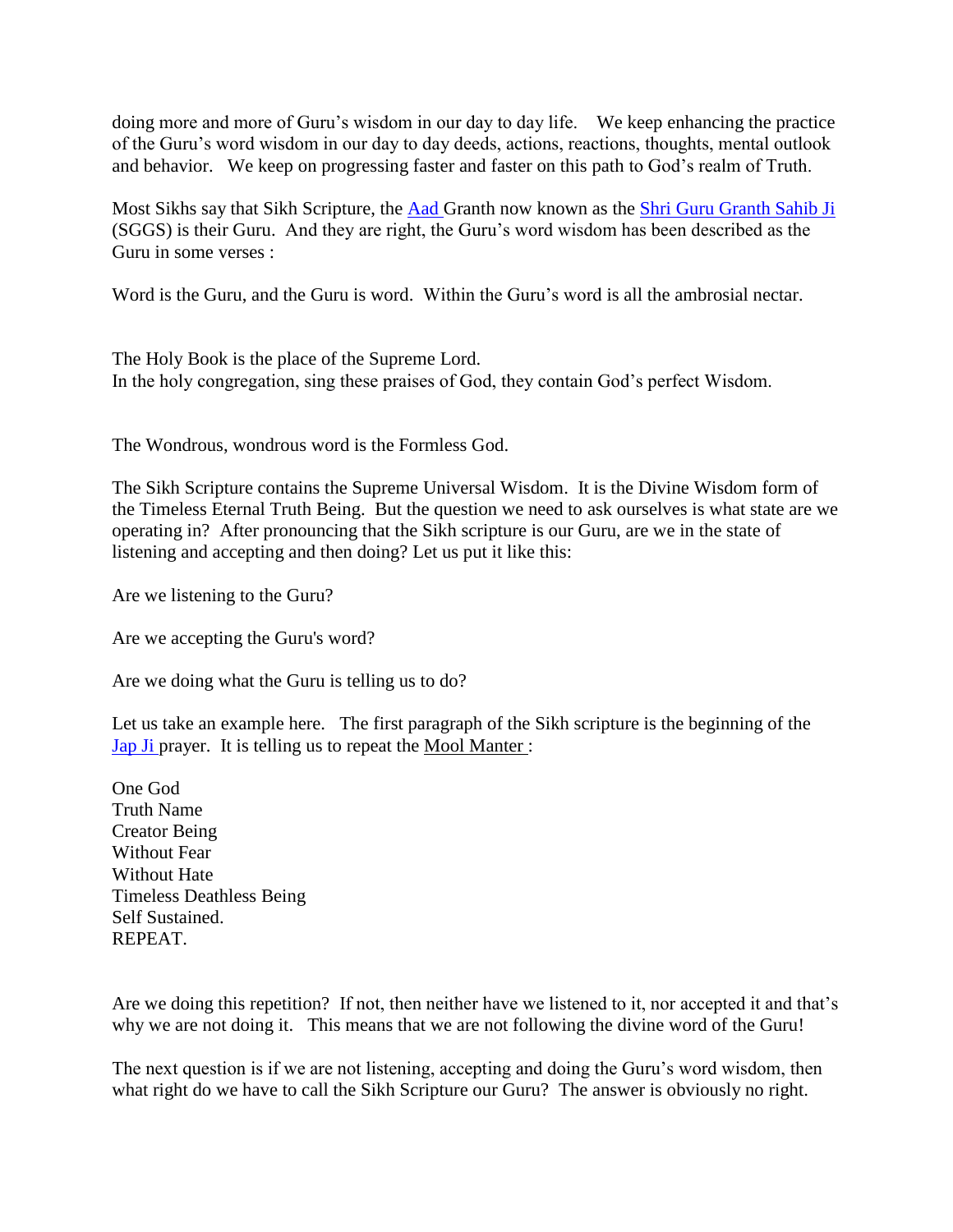We don't have any right to it as our Guru. If we do so then we are cheating the Guru. We are deceiving the Guru. We are undermining the Guru. We are insulting the Guru. By not listening, accepting and doing the Gurus word wisdom we are living in a state of illusion. This is characterized as the deeds of a [Beymukh .](http://satnaam.info/index.php?option=com_content&task=view&id=1804&Itemid=55)

The person who says the Sikh scripture is their Guru but then doesn't listen, accept and do the Guru's Wisdom is a [Beymukh .](http://satnaam.info/index.php?option=com_content&task=view&id=1804&Itemid=55) The person who says the Sikh scripture is their Guru but doesn't give a tenth of their time and earnings to the Guru is a [Beymukh ,](http://satnaam.info/index.php?option=com_content&task=view&id=1804&Itemid=55) because the Guru's Divine wisdom  $-$  the Guru is telling you to do that :

Body, mind and wealth: sacrifice it all to the Guru.

In fact the Guru's wisdom is not asking for a tenth but for everything. However, the Guru is very kind on us. He tells us to give only one tenth of what we have to Him and He puts in the remaining nine tenths from His own pocket. So by giving only ten percent of your time and earnings to the Guru you will be accepted as a disciple. By listening, accepting and doing the Guru's wisdom you will be accepted as a true disciple otherwise you will be a Beymukh .

There is a famous historical story of two religious singers called Satta and Balwanda. Their story presents a real life situation for understanding these two divine words **BEYMUKH** and [Sanmukh .](http://satnaam.info/index.php?option=com_content&task=view&id=1351&Itemid=55)

"Satta" and "Balwanda" were the descendants of [Bhai M](http://satnaam.info/index.php?option=com_content&task=view&id=1796&Itemid=55)ardana [Ji .](http://satnaam.info/index.php?option=com_content&task=view&id=1626&Itemid=55) [Bhai M](http://satnaam.info/index.php?option=com_content&task=view&id=1796&Itemid=55)ardana [Ji d](http://satnaam.info/index.php?option=com_content&task=view&id=1626&Itemid=55)edicated his entire life to the selfless, devoted true service of the great, great, dear, lovable Guru Nanak, the king of kings. It is a well known fact that the [Bhai M](http://satnaam.info/index.php?option=com_content&task=view&id=1796&Itemid=55)ardana [Ji u](http://satnaam.info/index.php?option=com_content&task=view&id=1626&Itemid=55)sed to sing loving praises of Truth Lord [\(Sat Naam \)](http://satnaam.info/index.php?option=com_content&task=view&id=1324&Itemid=55) in the divine physical presence of the Great, Great, dear, lovable [Guru](http://satnaam.info/index.php?option=com_content&task=view&id=1667&Itemid=55)  [Nanak ,](http://satnaam.info/index.php?option=com_content&task=view&id=1502&Itemid=55) the king of kings with Guru's eternal blessings. (This is also a fact that the famous Indian musician *TanSen* who was one of the jewels in the court of emperor Akbar and famous for his classical musical skills. TanSen received his musical education from the great musician Haridass whom he regarded as his music Guru. And [Bhai M](http://satnaam.info/index.php?option=com_content&task=view&id=1796&Itemid=55)ardana [Ji w](http://satnaam.info/index.php?option=com_content&task=view&id=1626&Itemid=55)as great Haridass 's music Guru).

Satta and Balwanda used to sing too, but not the Guru's word wisdom. They used their singing skills to earn their living. Somehow this was not working out well for them. They went to the sanctuary of the lotus feet of the Truth Guru Arjun, the king of kings. They asked for his blessings so that they could make their living. The Guru was very kind and told them to continue singing but change the subject of their singing to Guru's word wisdom – the Supreme Transcendental Lord's lovable praises. At this dear "Satta" and dear "Balwanda" followed the Guru's words and started singing Truth Guru's lovable wisdom. The point to be noted here is that they WENT to the sanctuary of the Guru's lotus feet and LISTENED to the Guru's word, ACCEPTED it and FOLLOWED it with full faith and trust.

This turned their days around very quickly and they started to make a good living. They used to go to the sanctuary of the Guru's lotus feet everyday and lived by the Guru's word wisdom. With the passage of time they attained spiritual highs just by EARNING the Guru's word.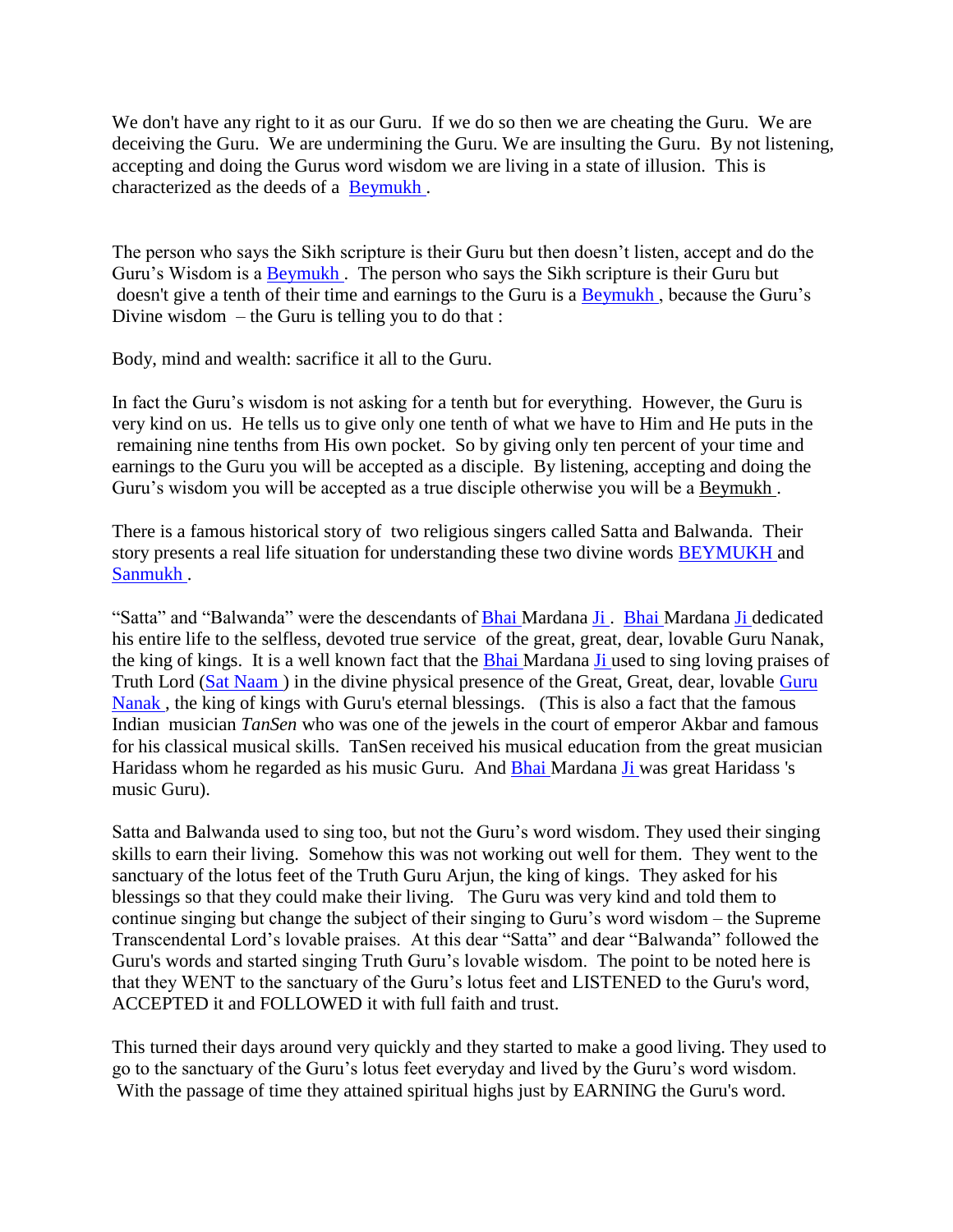A time came when they wanted one of their daughters to get married. They prayed to the Guru for help in getting their daughter married. The Guru with his utmost kindness told them to let him handle the marriage of their daughter including all the expenses. Unfortunately for them, they had some ego, so this became a test from [Maya i](http://satnaam.info/index.php?option=com_content&task=view&id=1538&Itemid=55)n their path of salvation and service. They refused to take Guru's help the way Guru wanted to help them. Instead they asked for one full day's donations by the Holy congregation be given to them for their daughter's marriage.

The Guru requested them several times not to do that, but they didn't listen to the Guru. The Guru agreed to their proposal of one full day's donations by the Holy Congregation be given to them for their daughter's marriage. They ignored the Guru's word wisdom totally and followed their own ego's wisdom in making this decision. And guess what happened on that particular day when they were to collect all the Holy congregation donations? The congregation's donation was very low.

See what happened when dear "Satta" and dear 'Balwanda' didn't listen to the Guru's word. On top of that they blamed the great, great, dear, lovable Guru Arjun, the king of kings for the low donations. They stopped coming to the holy congregation and stopped singing the lovable Truth Guru's word wisdom. Ego trapped these two disciples. They started thinking that the Holy Congregation comes only due to their songs of love for the Supreme Transcendental Lord. Only to listen to their singing praises. And that great, great, dear, lovable Guru Arjun, the king of kings was dependent on them and wouldn't survive without their singing.

We would like to bring the following point to the kind attention of the holy congregation. This point is very important to understand for achieving spiritual success. [Maya d](http://satnaam.info/index.php?option=com_content&task=view&id=1538&Itemid=55)oesn't rule over the supreme, complete Truth Guru. [Maya d](http://satnaam.info/index.php?option=com_content&task=view&id=1538&Itemid=55)oesn't rule over the God realized Truth Guru, the perfect knower of God. Such a soul is beyond the three attributes of [Maya .](http://satnaam.info/index.php?option=com_content&task=view&id=1538&Itemid=55) [Maya s](http://satnaam.info/index.php?option=com_content&task=view&id=1538&Itemid=55)erves such a soul and stays under their feet.

When we say Maya we mean all the three attributes of [Maya –](http://satnaam.info/index.php?option=com_content&task=view&id=1538&Itemid=55) Excess, Ignorance and Goodness. A God realized Truth Guru is beyond the these three attributes of Maya. This is a mistake made very commonly by the people that become a part of the holy congregation of a Truth Guru. The same mistake was made by the dear "Satta" and dear "Balwanda". They thought Guru Arjun has cheated them for money. They held him responsible for the low donation collection. They doubted Guru Arjun's words. So they backed out. They turned their back on their Truth Guru and by doing so they became [Beymukh .](http://satnaam.info/index.php?option=com_content&task=view&id=1804&Itemid=55)

Look at the kindness and forgiveness qualities of Guru Arjun. He tried to pursue them to come back multiple times by sending some leading members of the holy congregation to talk to them. But dear "Satta" and dear "Balwanda" kept on refusing to come and maintained their back to the Guru. Then again look at the extreme humbleness and kindness of Guru Arjun who wanted them to come back and forgive them for whatever they have done. This time he himself went to their house to persuade them to come back and do singing praises of the Truth Guru and his wisdom as usual. But they still kept refusing and said that, "Since the Guru now can't survive without us, he is desperate for us to come back."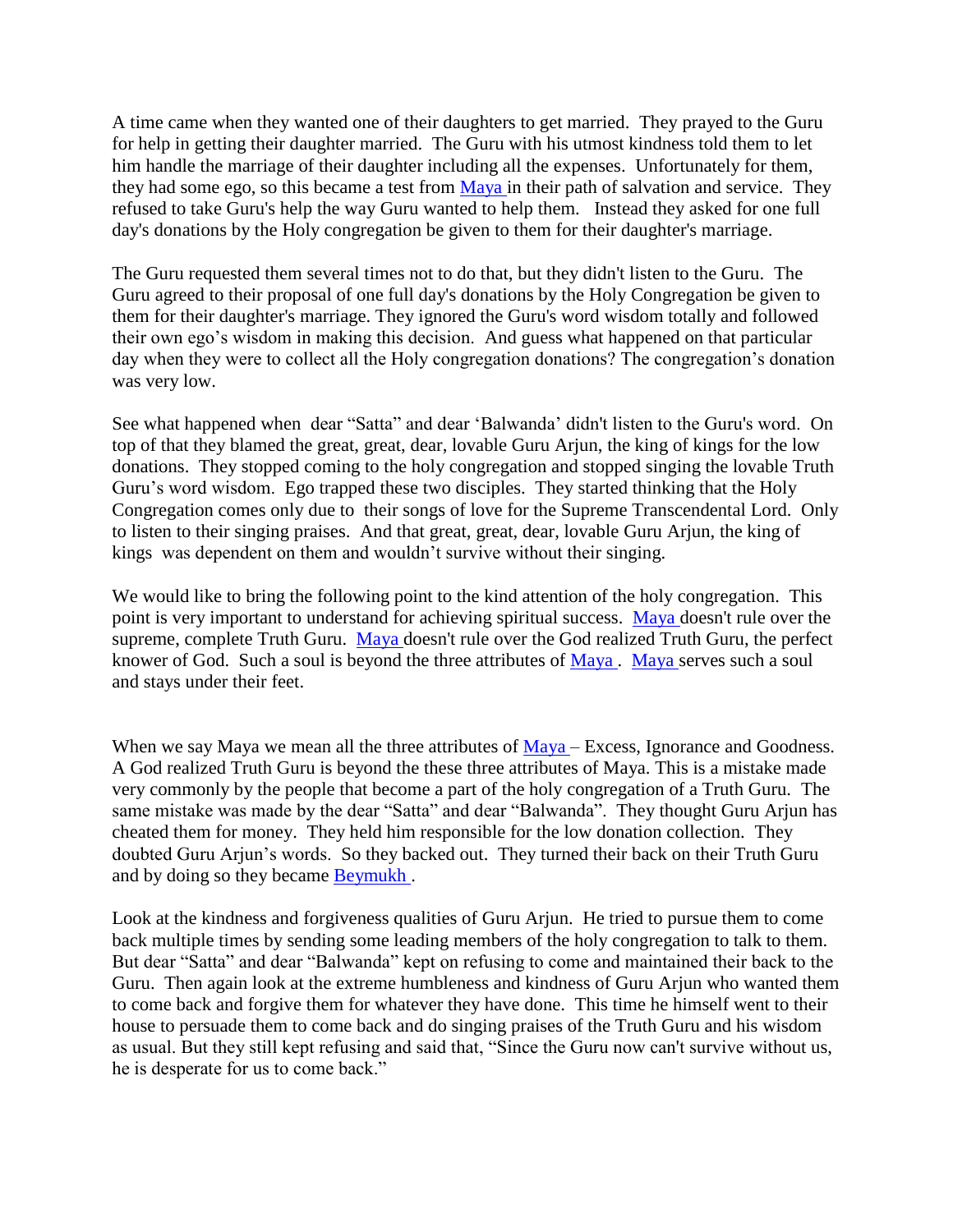"Satta" and "Balwanda" kept on abusing Guru Arjun so much so, that they went to the extent of slandering first Sikh Truth Guru Nanak. They said that Guru Nanak could not have survived without the [Bhai M](http://satnaam.info/index.php?option=com_content&task=view&id=1796&Itemid=55)ardana Ji. Just like Guru Arjun now could not survive without "Satta" and "Balwanda". Guru Arjun was astonished by the slandering of Guru Nanak and uttered, "O lepers, what have you said?" and left their house. He said that nobody should keep any contact with the "Satta" and "Balwanda" and that nobody should approach Guru Arjun for giving a pardon to these people. And if anybody did come to request a pardon for "Satta" and "Balwanda" they would be put on a donkey's back with a blackened face and a garland of shoes.

Guru Arjun's words had to come true and they did. The Guru's word wisdom also says how powerful the words of the Truth Guru are :–

The True One is on his mind, and the True One is upon his lips. SGGS 276

The devotee can release anyone from my bondage, but I cannot release anyone from his. SGGS 1252

The entire congregation boycotted "Satta" and "Balwanda". They both became physically sick with leprosy.

[Please read Section 13 of Guru Arjun's verse called [Sukhmani ,](http://satnaam.info/index.php?option=com_content&task=view&id=1267&Itemid=55) for understanding the consequences of slandering a saint. The slanderer of a saint has to go through all the punishments listed in this verse. So please always restrain from slandering any saint. In fact, according to the Guru's word wisdom we should never ever slander anybody, because slandering takes you way down in spirituality.

"Satta" and "Balwanda Ji's" suffered financially, physically and socially. Then they realized that they had committed a blunder by becoming [beymukh](http://satnaam.info/index.php?option=com_content&task=view&id=1804&Itemid=55) - turning their back to the Guru and slandering Guru Arjun and Guru Nanak. They realized all their sufferings were a result of this. They realized that slandering of a Saint is a crime against God's Court and the slanderer is severely punished by God's Court.

Now they wanted to go back to Guru Arjun and ask for forgiveness but could not pickup the courage to face him. They asked for help from the Guru's disciples but no one came to their rescue. Then at the end there was a true disciple who was spiritually in a very high stage who came to their rescue. He himself blackened his face, put a garland of shoes around his neck and took a ride on a donkey to go to Guru Arjun to request a pardon for Dear "Satta" and Dear "Balwanda" .

Now look at the love and devotion of this dear fully devoted, full of love disciple of the Guru. Of how he honored the words of Guru Arjun by taking a ride on the donkey and blackening his face and putting a garland of shoes around his neck by himself. And please look at the kindness